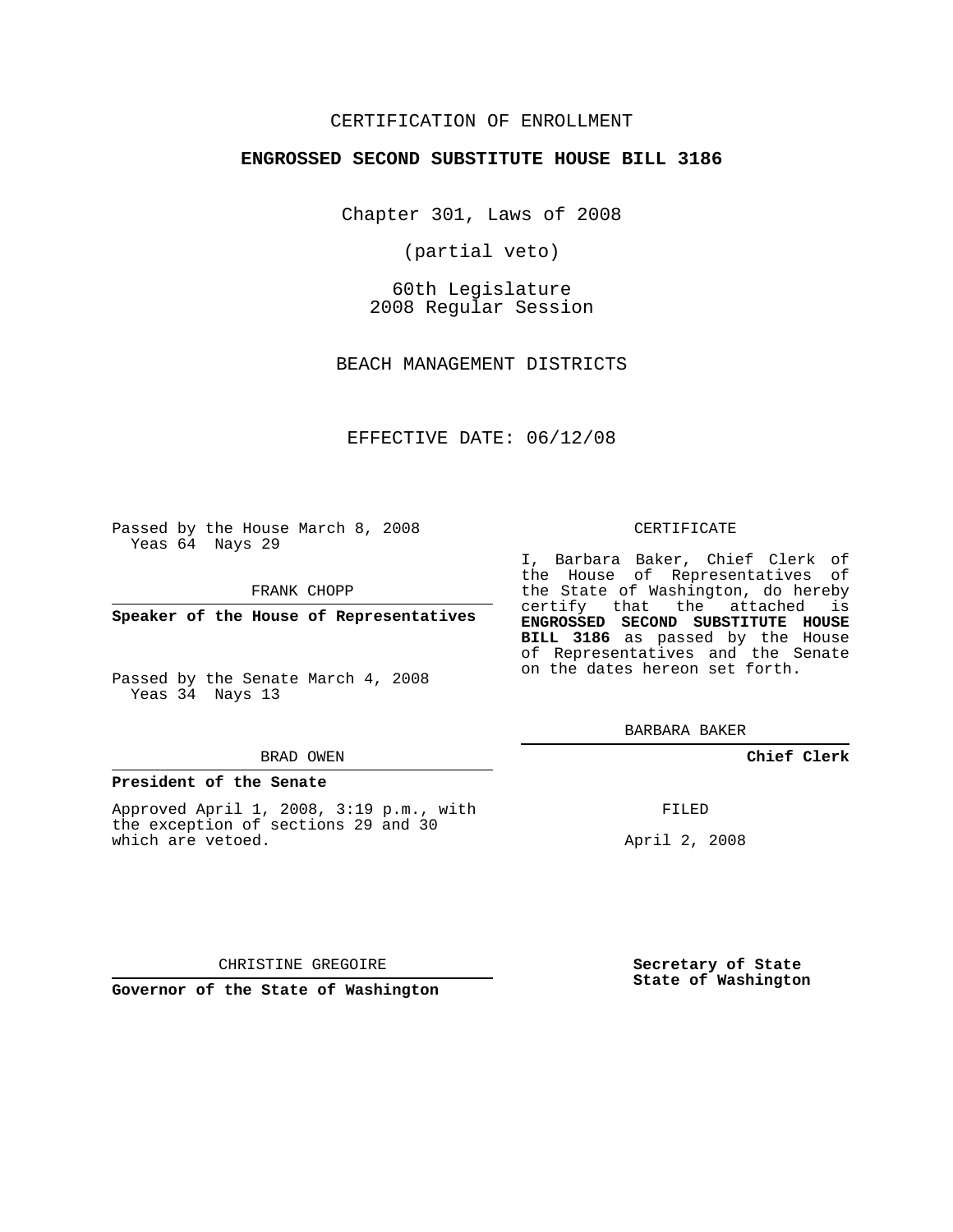# **ENGROSSED SECOND SUBSTITUTE HOUSE BILL 3186** \_\_\_\_\_\_\_\_\_\_\_\_\_\_\_\_\_\_\_\_\_\_\_\_\_\_\_\_\_\_\_\_\_\_\_\_\_\_\_\_\_\_\_\_\_

\_\_\_\_\_\_\_\_\_\_\_\_\_\_\_\_\_\_\_\_\_\_\_\_\_\_\_\_\_\_\_\_\_\_\_\_\_\_\_\_\_\_\_\_\_

AS AMENDED BY THE SENATE

Passed Legislature - 2008 Regular Session

## **State of Washington 60th Legislature 2008 Regular Session**

**By** House Appropriations Subcommittee on General Government & Audit Review (originally sponsored by Representative Nelson)

READ FIRST TIME 02/07/08.

 AN ACT Relating to beach management districts; amending RCW 36.61.010, 36.61.020, 36.61.025, 36.61.030, 36.61.040, 36.61.050, 36.61.060, 36.61.070, 36.61.080, 36.61.090, 36.61.100, 36.61.110, 36.61.115, 36.61.120, 36.61.140, 36.61.160, 36.61.170, 36.61.190, 36.61.200, 36.61.220, 36.61.230, 36.61.260, 36.61.270, 36.94.020, 39.34.190, 86.09.151, and 35.21.403; adding a new section to chapter 36.61 RCW; adding a new section to chapter 43.21A RCW; and creating a new section.

BE IT ENACTED BY THE LEGISLATURE OF THE STATE OF WASHINGTON:

 **Sec. 1.** RCW 36.61.010 and 1987 c 432 s 1 are each amended to read as follows:

 The legislature finds that the environmental, recreational, and aesthetic values of many of the state's lakes are threatened by eutrophication and other deterioration and that existing governmental authorities are unable to adequately improve and maintain the quality of the state's lakes.

 The legislature intends that an ecosystem-based beach management approach should be used to help promote the health of aquatic 19 ecosystems and that such a management approach be undertaken in a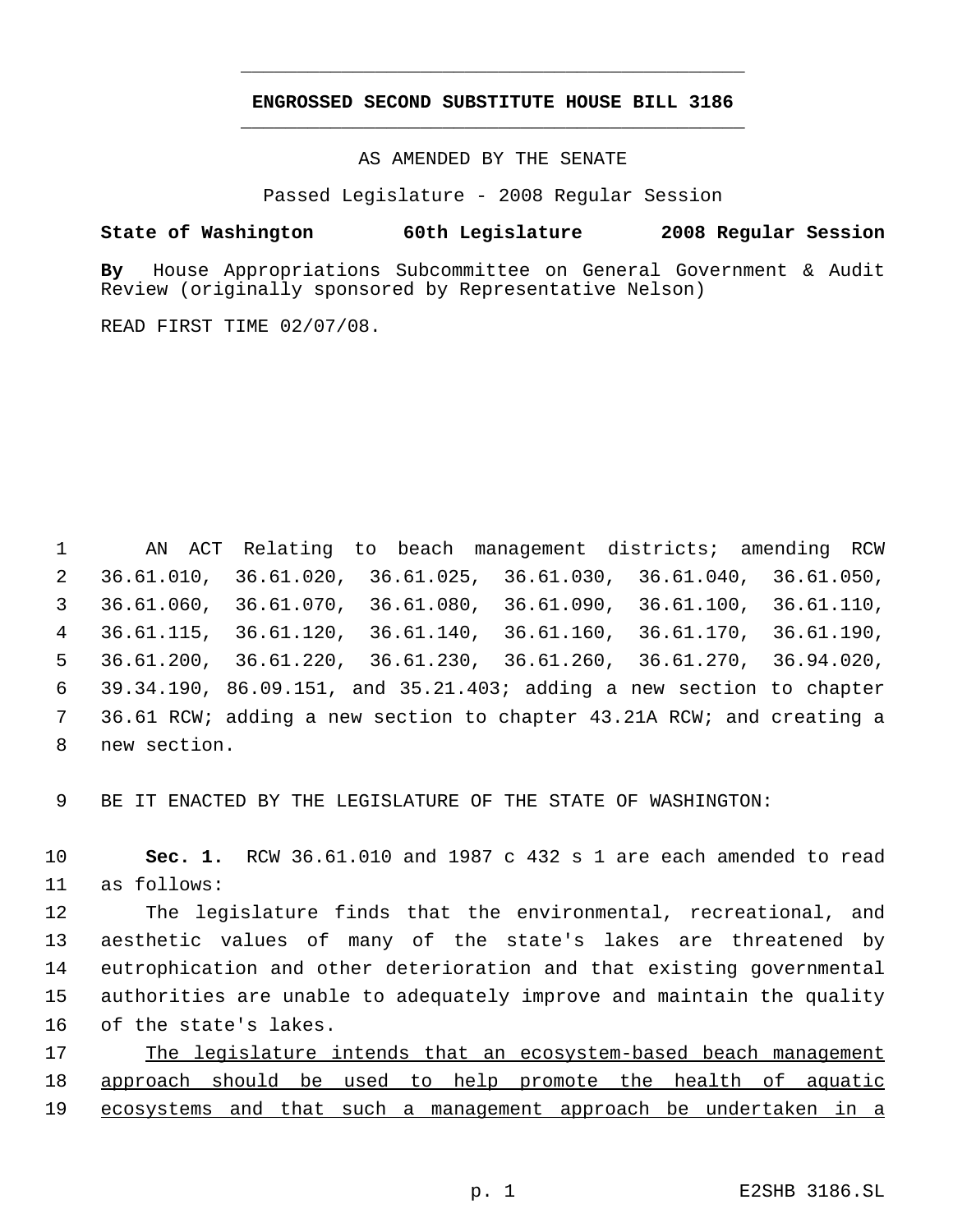1 manner that retains ecosystem values within the state. This management approach should use long-term strategies that focus on reducing nutrient inputs from human activities affecting the aquatic ecosystem, 4 such as decreasing nutrients into storm water sewers, decreasing fertilizer application, promoting the proper disposal of pet waste, promoting the use of vegetative borders, promoting the reduction of nutrients from on-site septic systems where appropriate, and protecting riparian areas. Organic debris, including vegetation, driftwood, 9 seaweed, kelp, and organisms, are extremely important to beach ecosystems.

 It is the purpose of this chapter to establish a governmental 12 mechanism by which property owners can embark on a program of lake or 13 beach improvement and maintenance for their and the general public's benefit, health, and welfare. Public property, including state property, shall be considered the same as private property in this chapter, except liens for special assessments and liens for rates and 17 charges shall not extend to public property. Lake bottom property and 18 marine property below the line of the ordinary high water mark shall not be considered to be benefited, shall not be subject to special assessments or rates and charges, and shall not receive voting rights under this chapter.

 NEW SECTION. **Sec. 2.** A new section is added to chapter 36.61 RCW to read as follows:

 (1) Beach management districts may be created for the purpose of controlling and removing aquatic plants or vegetation. These districts must develop a plan for these activities, in consultation with appropriate federal, state, and local agencies. The plan must include an element addressing nutrient loading from land use activities in a subbasin that is a tributary to the area targeted for management. The plan must be consistent with the action agenda approved by the Puget Sound partnership, where applicable.

 (2) Plans for the control and removal of aquatic plants or vegetation must, to the greatest extent possible, meet the following requirements:

 (a) Avoid or minimize the excess removal of living and nonliving nontarget native vegetation and organisms;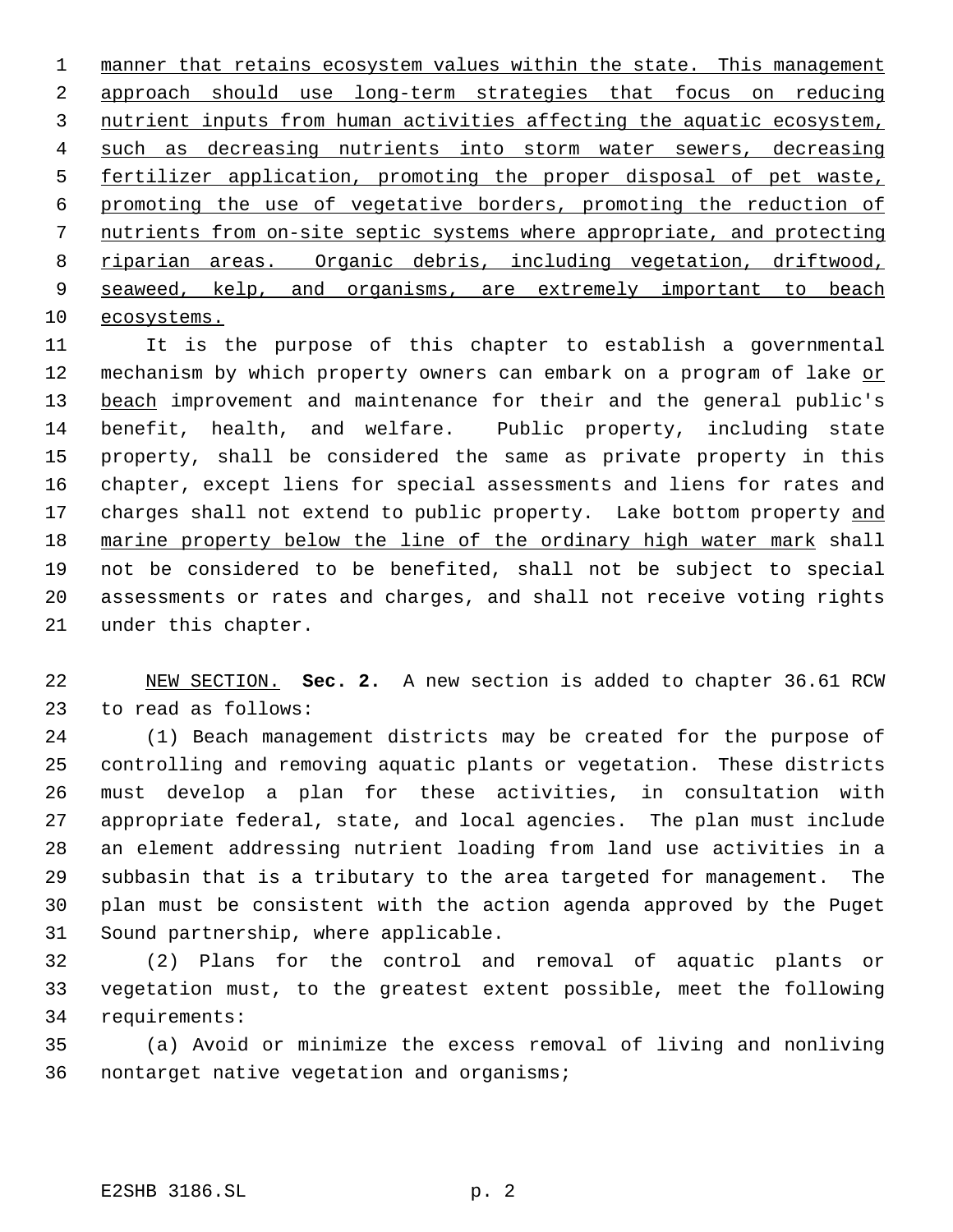(b) Avoid or minimize management activities that will result in compacting beach sand, gravel, and substrate;

 (c) Minimize adverse impacts to: (i) The project site when disposing of excessive accumulations of vegetation; and (ii) other areas of the beach or deep water environment; and

 (d) Retain all natural habitat features on the beach, including retaining trees, stumps, logs, and large rocks in their natural location.

 (3) Seaweed removal under this section may only occur on the shore of a saltwater body that lies between the extreme low tide and the ordinary high water mark, as those terms are defined in RCW 90.58.030.

 (4) The control or removal of native aquatic plants or vegetation shall be authorized in the following areas:

 (a) Beaches or near shore areas located within at least one mile of a ferry terminal that are in a county with a population of one million 16 or more residents; and

# (b) Beaches or near shore areas in a city that meets the following:

18 (i) Is adjacent to Puget Sound;

(ii) Has at least eighty-five thousand residents;

(iii) Shares a common boundary with a neighboring county; and

 (iv) Is in a county with a population of one million or more residents.

 **Sec. 3.** RCW 36.61.020 and 2000 c 184 s 5 are each amended to read as follows:

25 Any county may create lake or beach management districts to finance 26 the improvement and maintenance of lakes or beaches located within or partially within the boundaries of the county. All or a portion of a lake or beach and the adjacent land areas may be included within one or 29 more lake or beach management districts. More than one lake or beach, 30 or portions of lakes or beaches, and the adjacent land areas may be 31 included in a single lake or beach management district.

 Special assessments or rates and charges may be imposed on the 33 property included within a lake or beach management district to finance lake or beach improvement and maintenance activities, including: (1) 35 ((The control or removal of)) Controlling or removing aquatic plants 36 and vegetation; (2)  $\frac{improving}{m}$  water quality; (3) ((the control of)) 37 controlling water levels; (4) treating and diverting storm water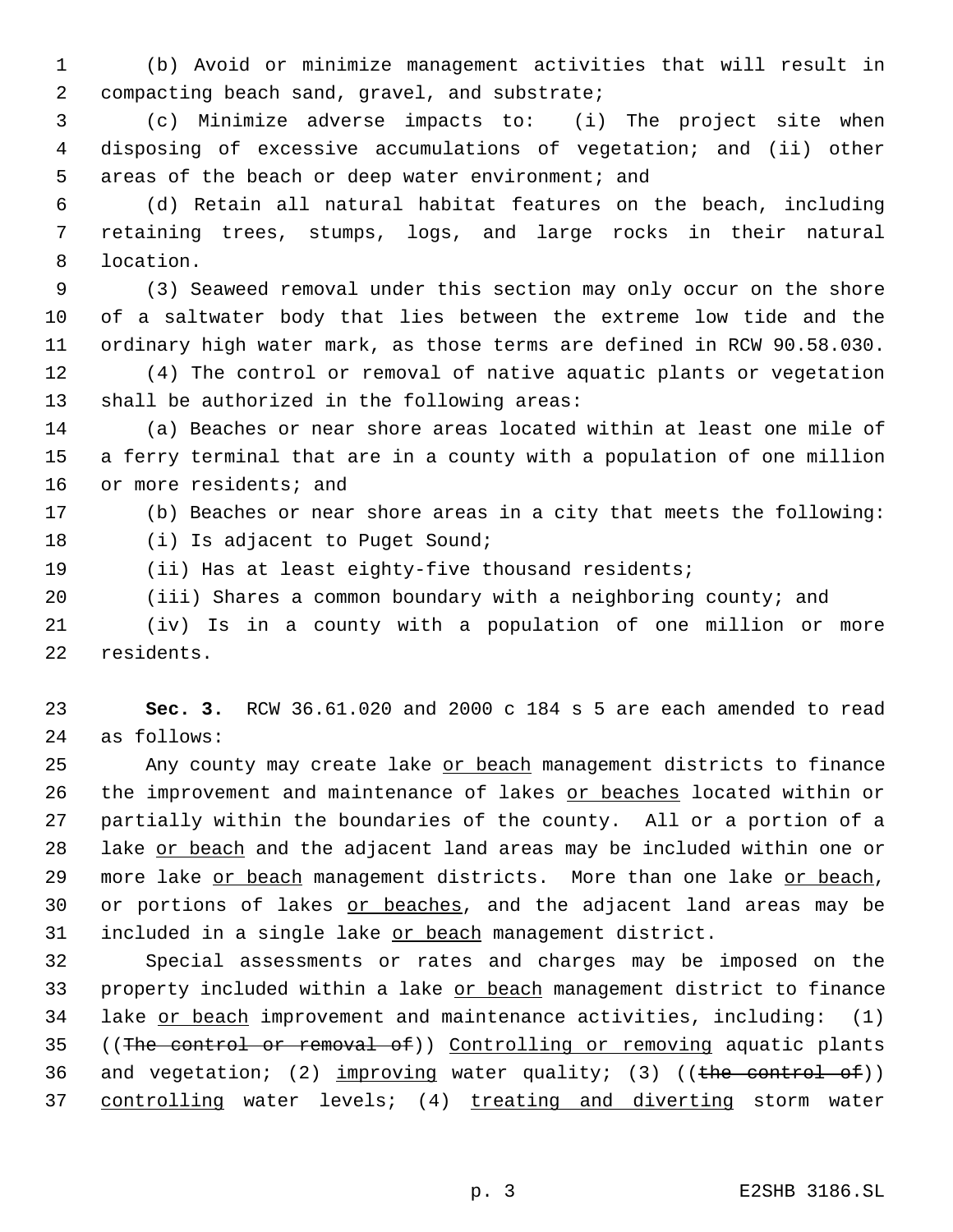1 ((diversion and treatment)); (5) controlling agricultural waste 2 ((control)); (6) studying lake or marine water quality problems and solutions; (7) cleaning and maintaining ditches and streams entering 4 the lake or marine waters or leaving the lake; ((and)) (8) monitoring 5 air quality; and (9) the related administrative, engineering, legal, 6 and operational costs, including the costs of creating the lake or beach management district.

 Special assessments or rates and charges may be imposed annually on 9 all the land in a lake or beach management district for the duration of the lake or beach management district without a related issuance of 11 lake or beach management district bonds or revenue bonds. Special assessments also may be imposed in the manner of special assessments in a local improvement district with each landowner being given the choice of paying the entire special assessment in one payment, or to paying 15 installments, with lake or beach management district bonds being issued to obtain moneys not derived by the initial full payment of the special assessments, and the installments covering all of the costs related to 18 issuing, selling, and redeeming the lake or beach management district bonds.

 **Sec. 4.** RCW 36.61.025 and 2000 c 184 s 4 are each amended to read as follows:

22 To improve the ability of counties to finance long-term lake or 23 beach management objectives, lake or beach management districts may be created for any needed period of time.

 **Sec. 5.** RCW 36.61.030 and 1987 c 432 s 3 are each amended to read as follows:

 A lake or beach management district may be initiated upon either the adoption of a resolution of intention by a county legislative authority or the filing of a petition signed by ten landowners or the owners of at least fifteen percent of the acreage contained within the 31 proposed lake or beach management district, whichever is greater. A petition or resolution of intention shall set forth: (1) The nature of 33 the lake or beach improvement or maintenance activities proposed to be financed; (2) the amount of money proposed to be raised by special assessments or rates and charges; (3) if special assessments are to be imposed, whether the special assessments will be imposed annually for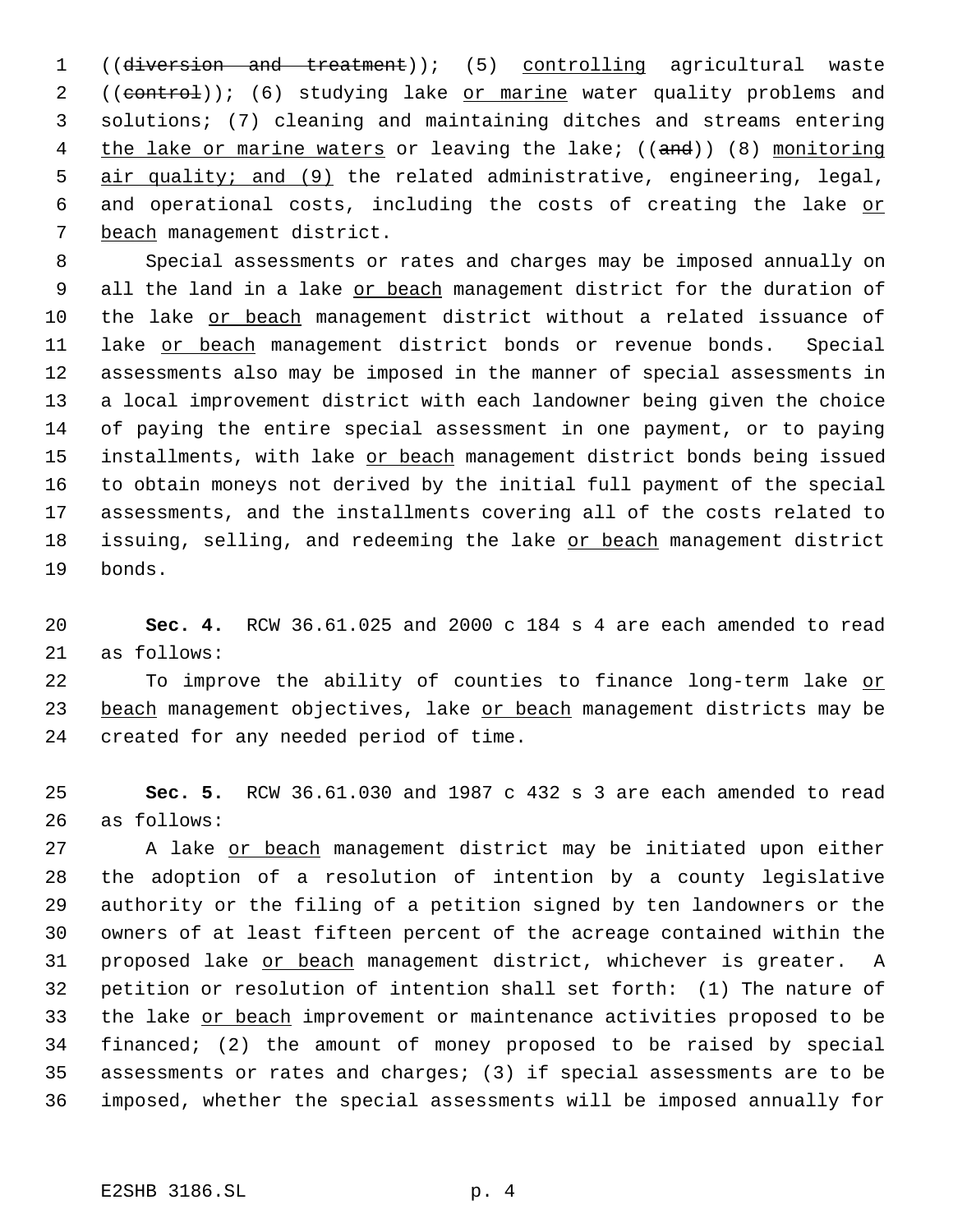1 the duration of the lake or beach management district, or the full special assessments will be imposed at one time, with the possibility of installments being made to finance the issuance of lake or beach management district bonds, or both methods; (4) if rates and charges are to be imposed, the annual amount of revenue proposed to be collected and whether revenue bonds payable from the rates and charges are proposed to be issued; (5) the number of years proposed for the 8 duration of the lake or beach management district; and (6) the proposed 9 boundaries of the lake or beach management district.

 The county legislative authority may require the posting of a bond of up to five thousand dollars before the county considers the proposed 12 creation of a lake or beach management district initiated by petition. The bond may only be used by the county to finance its costs in studying, holding hearings, making notices, preparing special assessment rolls or rolls showing the rates and charges on each parcel, 16 and conducting elections related to the lake or beach management 17 district if the proposed lake or beach management district is not created.

 A resolution of intention shall also designate the number of the 20 proposed lake or beach management district, and fix a date, time, and 21 place for a public hearing on the formation of the proposed lake or 22 beach management district. The date for the public hearing shall be at least thirty days and no more than ninety days after the adoption of the resolution of intention unless an emergency exists.

 Petitions shall be filed with the county legislative authority. The county legislative authority shall determine the sufficiency of the signatures, which shall be conclusive upon all persons. No person may withdraw his or her name from a petition after it is filed. If the county legislative authority determines a petition to be sufficient and the proposed lake or beach management district appears to be in the 31 public interest and the financing of the lake or beach improvement or maintenance activities is feasible, it shall adopt a resolution of intention, setting forth all of the details required to be included when a resolution of intention is initiated by the county legislative authority.

 **Sec. 6.** RCW 36.61.040 and 1994 c 264 s 9 are each amended to read as follows: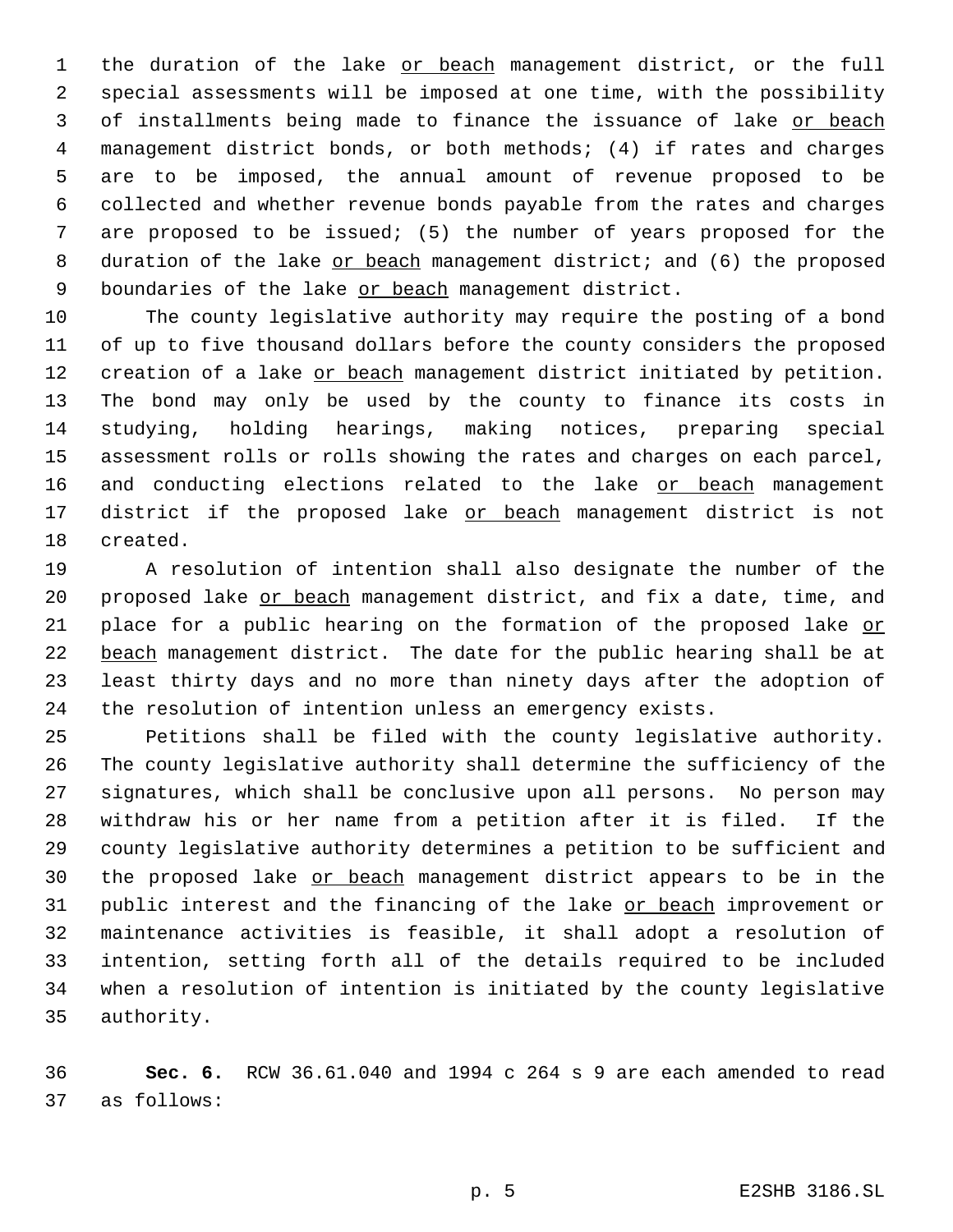Notice of the public hearing shall be published in at least two consecutive issues of a newspaper of general circulation in the proposed lake or beach management district, the date of the first publication to be at least fifteen days prior to the date fixed for the public hearing by the resolution of intention. Notice of the public hearing shall also be given to the owner or reputed owner of any lot, tract, parcel of land, or other property within the proposed lake or 8 beach management district by mailing the notice at least fifteen days before the date fixed for the public hearing to the owner or reputed owner of the property as shown on the tax rolls of the county assessor at the address shown thereon. Notice of the public hearing shall also 12 be mailed to the departments of fish and wildlife, natural resources, and ecology at least fifteen days before the date fixed for the public hearing.

 Notices of the public hearing shall: (1) Refer to the resolution 16 of intention; (2) designate the proposed lake or beach management district by number; (3) set forth a proposed plan describing: (a) The 18 nature of the proposed lake or beach improvement or maintenance activities; (b) the amount of special assessments or rates and charges 20 proposed to be raised by the lake  $or beach management distinct; (c) if$ </u> special assessments are proposed to be imposed, whether the special 22 assessments will be imposed annually for the duration of the lake or 23 beach management district, or the full special assessments will be payable at one time, with the possibility of periodic installments 25 being paid and lake or beach management bonds being issued, or both; (d) if rates and charges are proposed to be imposed, the annual amount of revenue proposed to be collected and whether revenue bonds payable from the rates and charges are proposed to be issued; and (e) the 29 proposed duration of the lake or beach management district; and (4) indicate the date, time, and place of the public hearing designated in the resolution of intention.

 In the case of the notice sent to each owner or reputed owner by mail, the notice shall set forth the estimated amount of the cost of 34 the lake or beach improvement or maintenance activities to be borne by special assessment, or annual special assessments, or rates and charges on the lot, tract, parcel of land, or other property owned by the owner or reputed owner.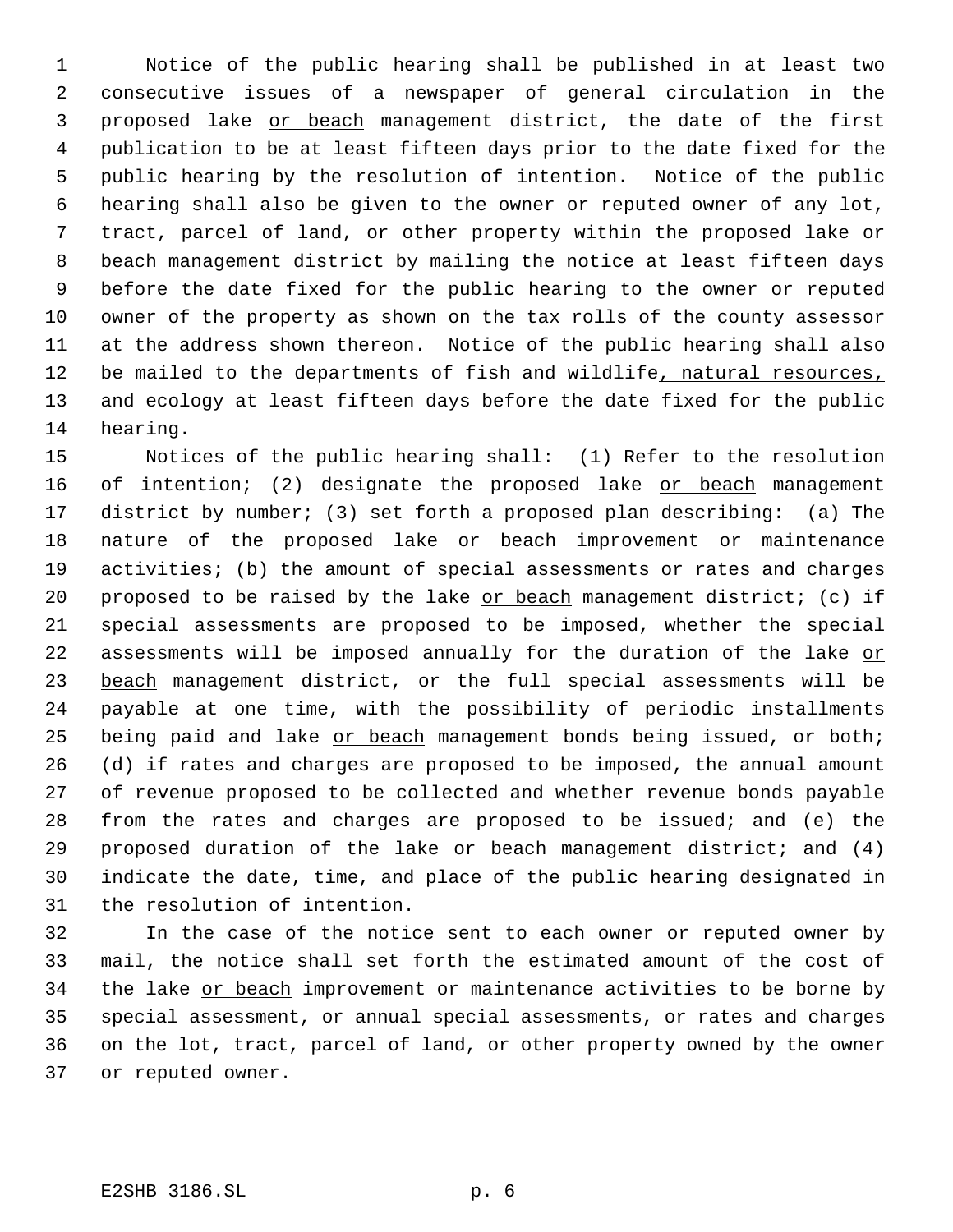If the county legislative authority has designated a committee of itself or an officer to hear complaints and make recommendations to the full county legislative authority, as provided in RCW 36.61.060, the notice shall also describe this additional step before the full county 5 legislative authority may adopt a resolution creating the lake or beach management district.

 **Sec. 7.** RCW 36.61.050 and 1994 c 264 s 10 are each amended to read as follows:

 The county legislative authority shall hold a public hearing on the proposed lake or beach management district at the date, time, and place designated in the resolution of intention.

 At this hearing the county legislative authority shall hear 13 objections from any person affected by the formation of the lake or 14 beach management district. Representatives of the departments of fish 15 and wildlife, natural resources, and ecology shall be afforded opportunities to make presentations on and comment on the proposal. Members of the public shall be afforded an opportunity to comment on the proposal. The county legislative authority must consider 19 recommendations provided to it by the departments of fish and wildlife, 20 natural resources, and ecology. The public hearing may be extended to other times and dates declared at the public hearing. The county legislative authority may make such changes in the boundaries of the 23 lake or beach management district or such modification in plans for the 24 proposed lake or beach improvement or maintenance activities as it deems necessary. The county legislative authority may not change 26 boundaries of the lake or beach management district to include property that was not included previously without first passing an amended resolution of intention and giving new notice to the owners or reputed 29 owners of property newly included in the proposed lake or beach management district in the manner and form and within the time provided for the original notice. The county legislative authority shall not 32 alter the plans for the proposed lake or beach improvement or maintenance activities to result in an increase in the amount of money proposed to be raised, and shall not increase the amount of money proposed to be raised, without first passing an amended resolution of intention and giving new notice to property owners in the manner and form and within the time provided for the original notice.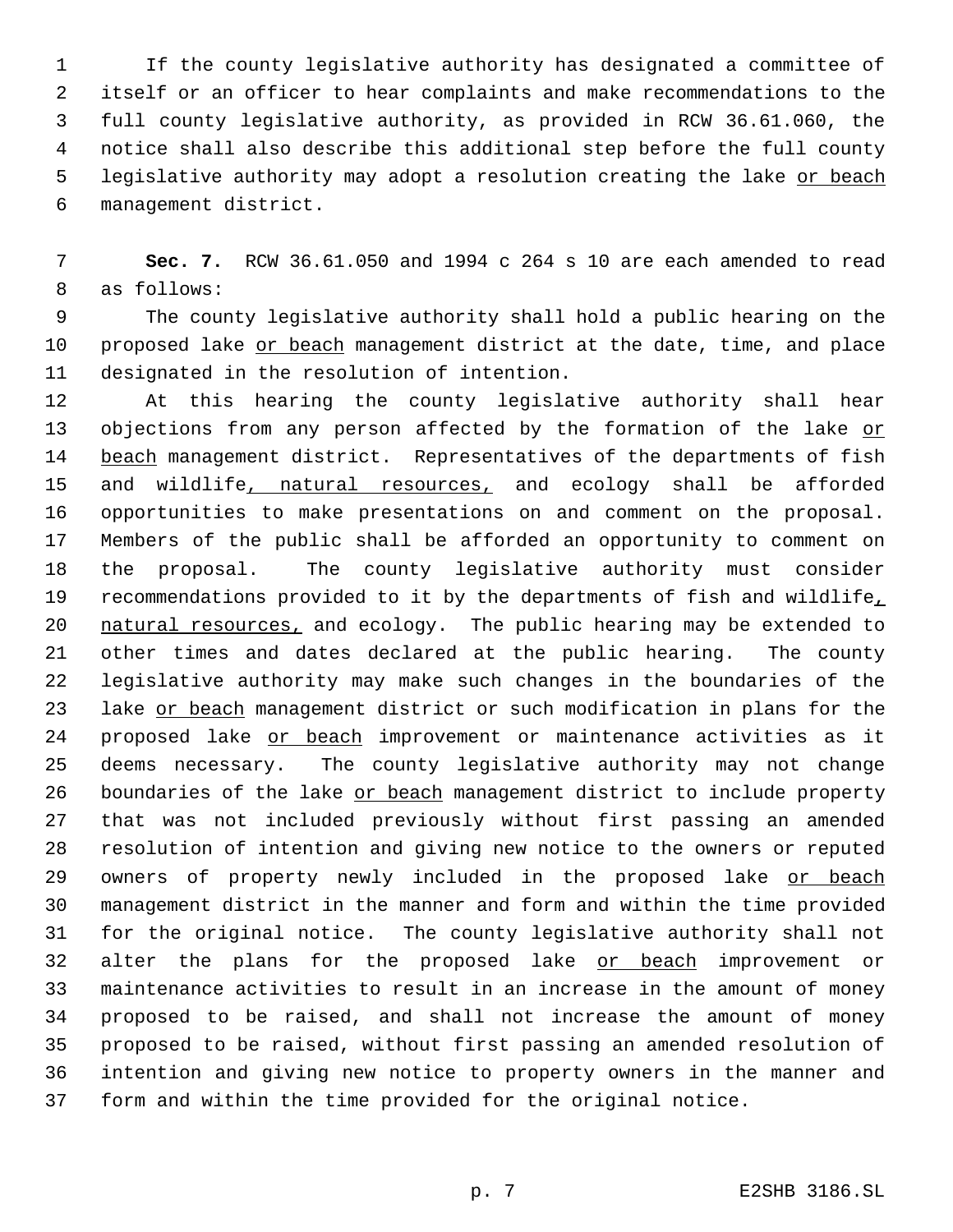**Sec. 8.** RCW 36.61.060 and 1985 c 398 s 10 are each amended to read as follows:

 A county legislative authority may adopt an ordinance providing for a committee of itself, or an officer, to hold public hearings on the 5 proposed formation of a lake or beach management district and hear objections to the proposed formation as provided in RCW 36.61.050. The committee or officer shall make a recommendation to the full legislative authority, which need not hold a public hearing on the 9 proposed creation of the lake or beach management district. The full county legislative authority by resolution may approve or disapprove 11 the recommendation and submit the question of creating the lake or beach management district to the property owners as provided in RCW 36.61.070 through 36.61.100.

 **Sec. 9.** RCW 36.61.070 and 1987 c 432 s 5 are each amended to read as follows:

 After the public hearing, the county legislative authority may 17 adopt a resolution submitting the question of creating the lake or 18 beach management district to the owners of land within the proposed 19 lake or beach management district, including publicly owned land, if the county legislative authority finds that it is in the public 21 interest to create the lake or beach management district and the 22 financing of the lake or beach improvement and maintenance activities is feasible. The resolution shall also include: (1) A plan describing 24 the proposed lake or beach improvement and maintenance activities which avoid adverse impacts on fish and wildlife and provide for appropriate measures to protect and enhance fish and wildlife; (2) the number of 27 years the lake or beach management district will exist; (3) the amount to be raised by special assessments or rates and charges; (4) if special assessments are to be imposed, whether the special assessments 30 shall be imposed annually for the duration of the lake or beach management district or only once with the possibility of installments 32 being imposed and lake or beach management bonds being issued, or both, and, if both types of special assessments are proposed to be imposed, 34 the lake or beach improvement or maintenance activities proposed to be financed by each type of special assessment; (5) if rates and charges are to be imposed, a description of the rates and charges and the possibility of revenue bonds being issued that are payable from the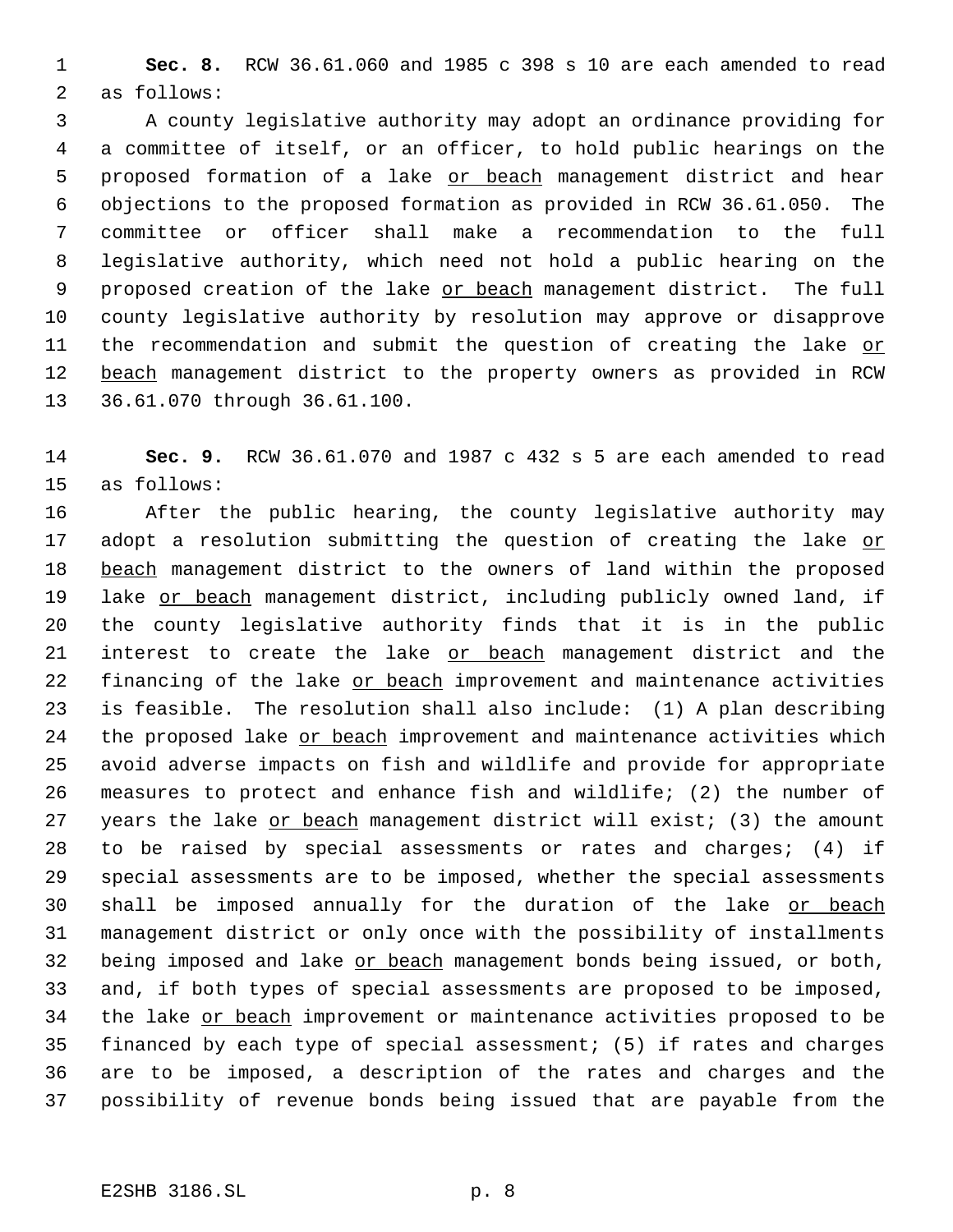rates and charges; and (6) the estimated special assessment or rate and charge proposed to be imposed on each parcel included in the proposed lake or beach management district.

4 No lake or beach management district may be created by a county that includes territory located in another county without the approval of the legislative authority of the other county.

 **Sec. 10.** RCW 36.61.080 and 1987 c 432 s 6 are each amended to read as follows:

 (1) A ballot shall be mailed to each owner or reputed owner of any lot, tract, parcel of land, or other property within the proposed lake management district, including publicly owned land, which ballot shall contain the following proposition:

13 Thall lake management district No. . . . . be formed? 14 Yes . . . . . . . . 15 No. . . . . . . . "

16 (2) A ballot shall be mailed to each owner or reputed owner of any 17 lot, tract, parcel of land, or other property within the proposed beach management district, including publicly owned land, which ballot shall 19 contain the following proposition:

21 "Shall beach management district No. . . . . be formed? Yes . . . . . . . . 23 No. . . . . . .

 (3) In addition, the ballot shall contain appropriate spaces for the signatures of the landowner or landowners, or officer authorized to cast such a ballot. Each ballot shall include a description of the property owner's property and the estimated special assessment, or rate and charge, proposed to be imposed upon the property. A copy of the instructions and the resolution submitting the question to the landowners shall also be included.

 **Sec. 11.** RCW 36.61.090 and 1987 c 432 s 7 are each amended to read as follows:

 The balloting shall be subject to the following conditions, which shall be included in the instructions mailed with each ballot, as provided in RCW 36.61.080: (1) All ballots must be signed by the owner 37 or reputed owner of property according to the assessor's tax rolls; (2)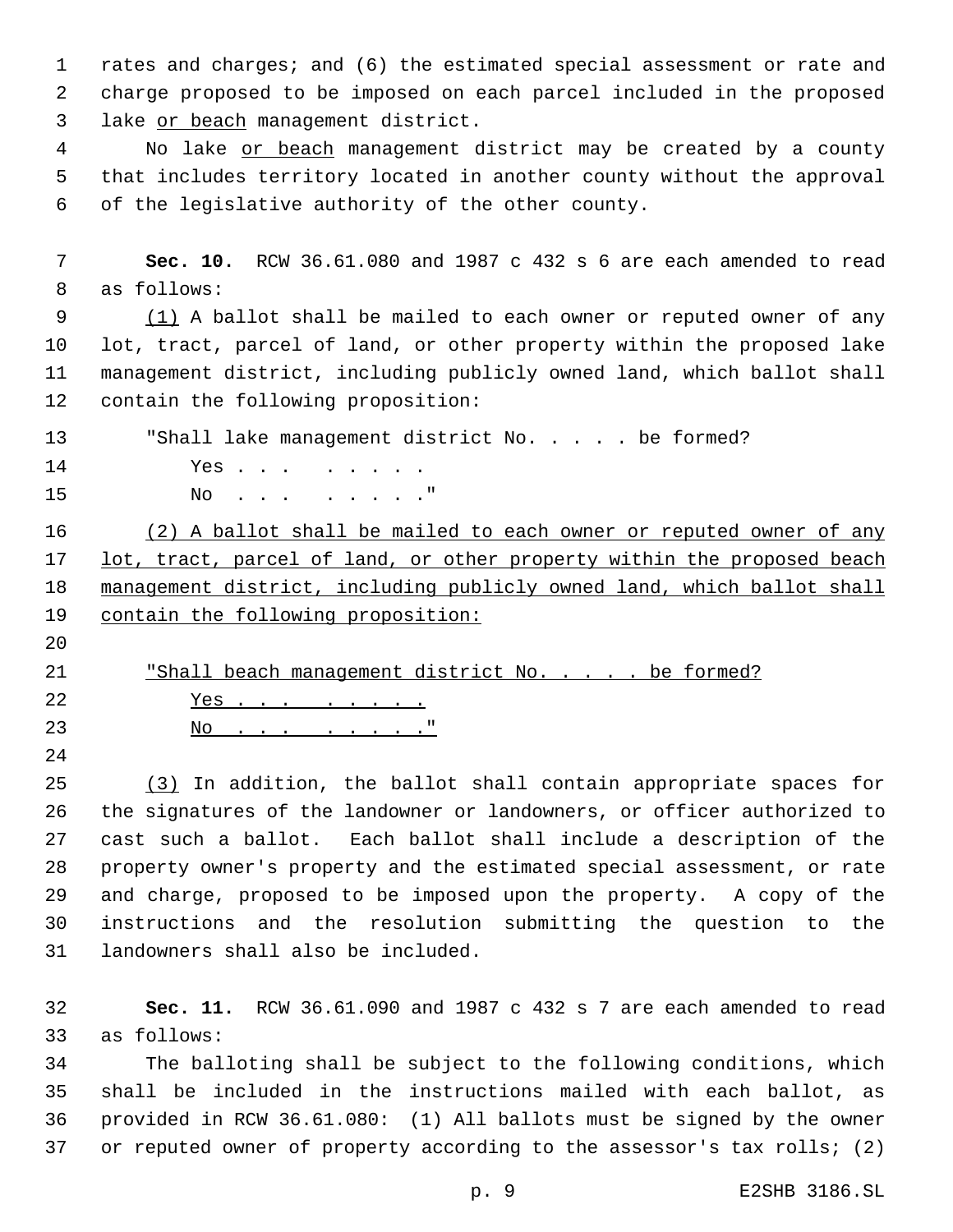each ballot must be returned to the county legislative authority not 2 later than ((five o'clock)) 5:00 p.m. of a specified day, which shall be at least twenty but not more than thirty days after the ballots are mailed; (3) each property owner shall mark his or her ballot for or 5 against the creation of the proposed lake or beach management district, with the ballot weighted so that the property owner has one vote for each dollar of estimated special assessment or rate and charge proposed to be imposed on his or her property; and (4) the valid ballots shall be tabulated and a simple majority of the votes cast shall determine whether the proposed lake or beach management district shall be approved or rejected.

 **Sec. 12.** RCW 36.61.100 and 1987 c 432 s 8 are each amended to read as follows:

 If the proposal receives a simple majority vote in favor of 15 creating the lake or beach management district, the county legislative 16 authority shall adopt an ordinance creating the lake or beach management district and may proceed with establishing the special assessments or rates and charges, collecting the special assessments or 19 rates and charges, and performing the lake or beach improvement or maintenance activities. If a proposed lake management district includes more than one lake and its adjacent areas, the lake management district may only be established if the proposal receives a simple majority vote in favor of creating it by the voters on each lake and its adjacent areas. The county legislative authority shall publish a 25 notice in a newspaper of general circulation in a lake or beach management district indicating that such an ordinance has been adopted within ten days of the adoption of the ordinance.

 The ballots shall be available for public inspection after they are counted.

 **Sec. 13.** RCW 36.61.110 and 1985 c 398 s 11 are each amended to read as follows:

 No lawsuit may be maintained challenging the jurisdiction or authority of the county legislative authority to proceed with the lake or beach improvement and maintenance activities and creating the lake 35 or beach management district or in any way challenging the validity of the actions or decisions or any proceedings relating to the actions or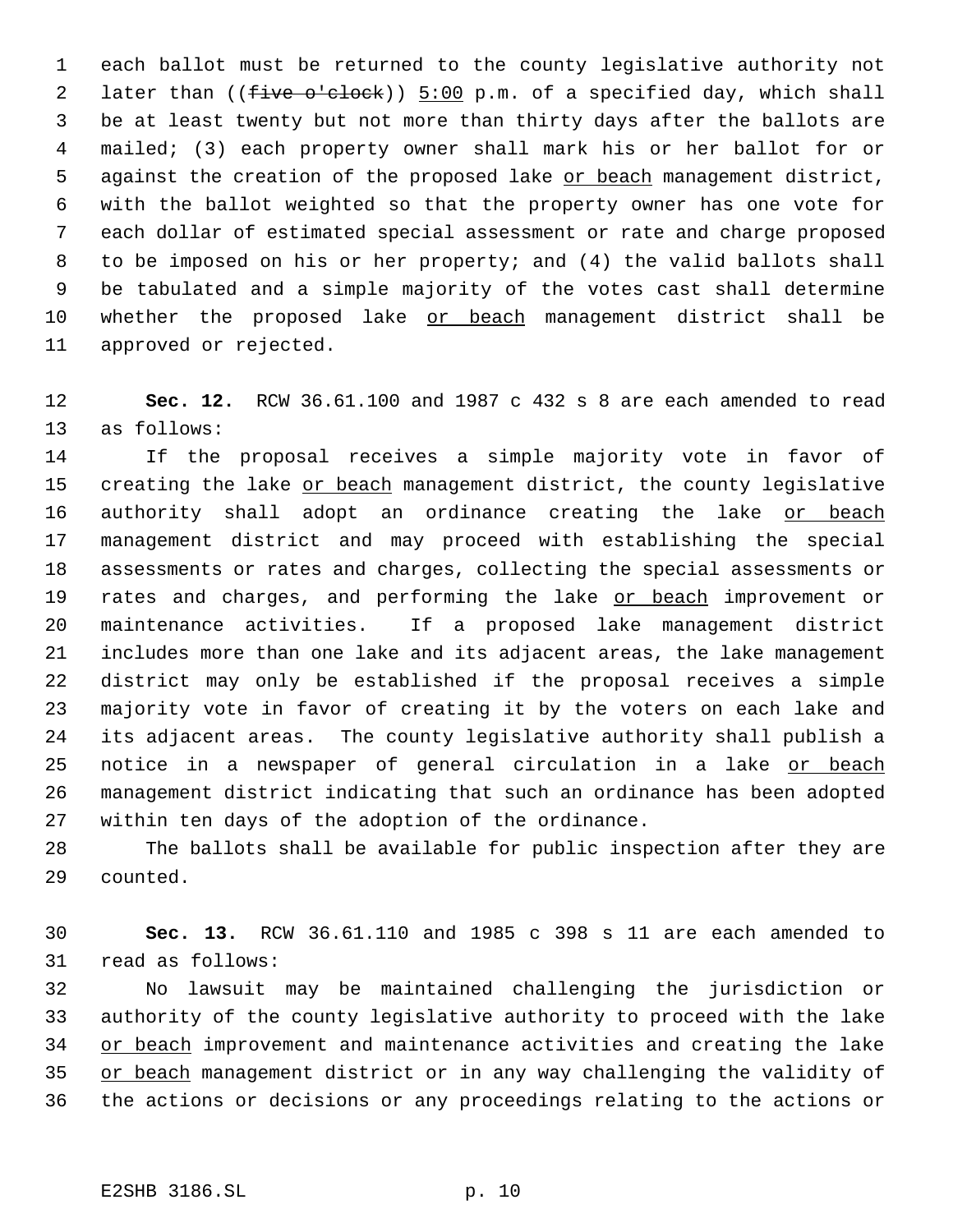decisions unless the lawsuit is served and filed no later than forty days after publication of a notice that the ordinance has been adopted ordering the lake or beach improvement and maintenance activities and 4 creating the lake or beach management district. Written notice of the appeal shall be filed with the county legislative authority and clerk of the superior court in the county in which the property is situated.

 **Sec. 14.** RCW 36.61.115 and 1987 c 432 s 9 are each amended to read as follows:

 A special assessment, or rate and charge, on any lot, tract, parcel of land, or other property shall not be increased beyond one hundred ten percent of the estimated special assessment, or rate and charge, proposed to be imposed as provided in the resolution adopted in RCW 36.61.070, unless the creation of a lake or beach management district is approved under another mailed ballot election that reflects the weighted voting arising from such increases.

 **Sec. 15.** RCW 36.61.120 and 1985 c 398 s 12 are each amended to read as follows:

18 After a lake or beach management district is created, the county shall prepare a proposed special assessment roll. A separate special assessment roll shall be prepared for annual special assessments if both annual special assessments and special assessments paid at one time are imposed. The proposed special assessment roll shall list: (1) Each separate lot, tract, parcel of land, or other property in the 24 lake or beach management district; (2) the acreage of such property, 25 and the number of feet of lake  $or beach frontage, if any  $i$  (3) the name$ </u> and address of the owner or reputed owner of each lot, tract, parcel of land, or other property as shown on the tax rolls of the county assessor; and (4) the special assessment proposed to be imposed on each lot, tract, parcel of land, or other property, or the annual special assessments proposed to be imposed on each lot, tract, parcel of land, or other property.

 At the time, date, and place fixed for a public hearing, the county legislative authority shall act as a board of equalization and hear objections to the special assessment roll, and at the times to which the public hearing may be adjourned, the county legislative authority may correct, revise, raise, lower, change, or modify the special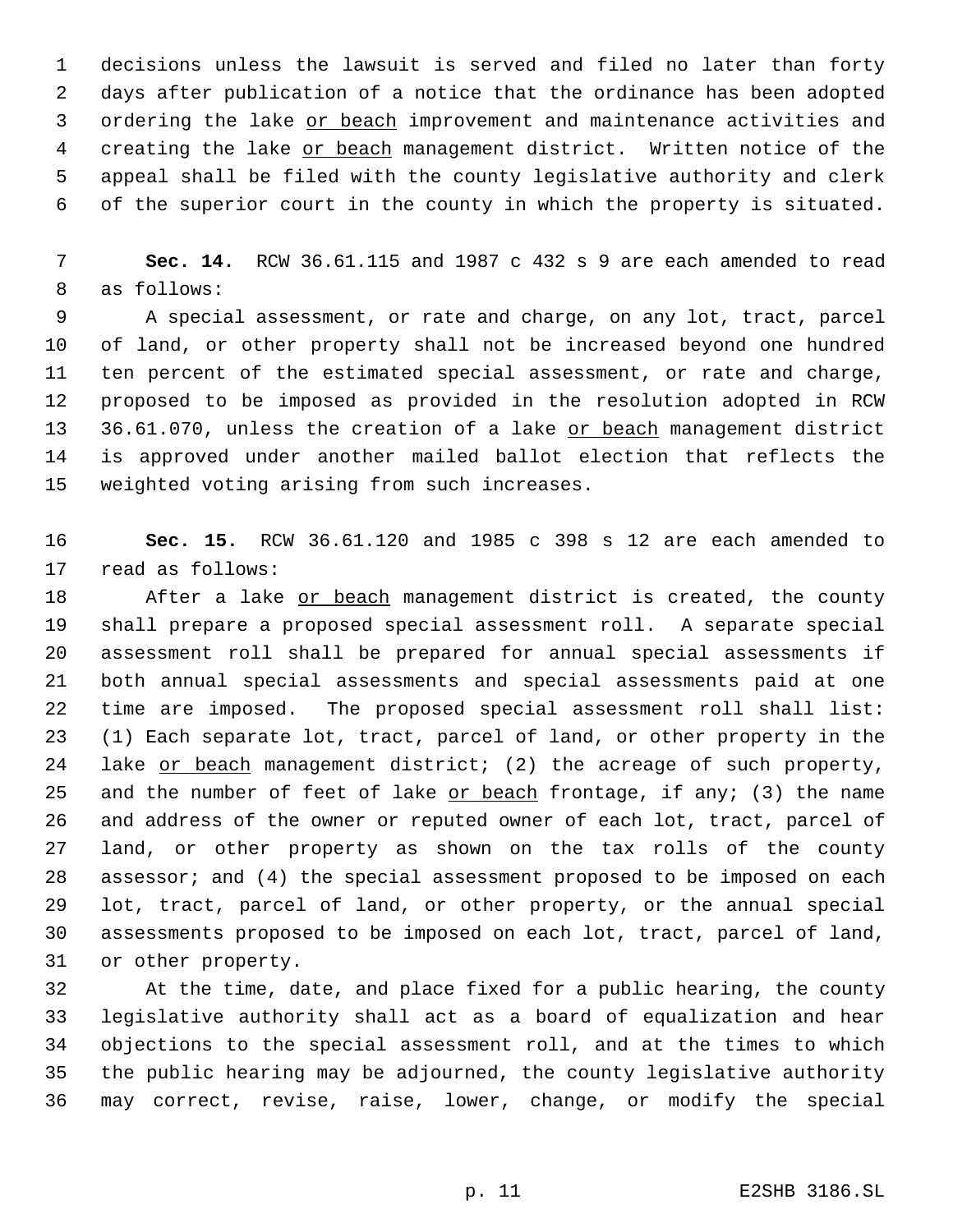assessment roll or any part thereof, or set the proposed special assessment roll aside and order a new proposed special assessment roll to be prepared. The county legislative authority shall confirm and approve a special assessment roll by adoption of a resolution.

 If a proposed special assessment roll is amended to raise any special assessment appearing thereon or to include omitted property, a new public hearing shall be held. The new public hearing shall be limited to considering the increased special assessments or omitted property. Notices shall be sent to the owners or reputed owners of the affected property in the same manner and form and within the time provided for the original notice.

 Objections to a proposed special assessment roll must be made in writing, shall clearly state the grounds for objections, and shall be filed with the governing body prior to the public hearing. Objections to a special assessment or annual special assessments that are not made as provided in this section shall be deemed waived and shall not be considered by the governing body or a court on appeal.

 **Sec. 16.** RCW 36.61.140 and 1985 c 398 s 14 are each amended to read as follows:

 Notice of the original public hearing on the proposed special assessment roll, and any public hearing held as a result of raising special assessments or including omitted property, shall be published and mailed to the owner or reputed owner of the property as provided in 24 RCW 36.61.040 for the public hearing on the formation of the lake or 25 beach management district. However, the notice need only provide the total amount to be collected by the special assessment roll and shall state that: (1) A public hearing on the proposed special assessment roll will be held, giving the time, date, and place of the public hearing; (2) the proposed special assessment roll is available for public perusal, giving the times and location where the proposed special assessment roll is available for public perusal; (3) objections to the proposed special assessment must be in writing, include clear grounds for objections, and must be filed prior to the public hearing; and (4) failure to so object shall be deemed to waive an objection.

 Notices mailed to the owners or reputed owners shall additionally indicate the amount of special assessment ascribed to the particular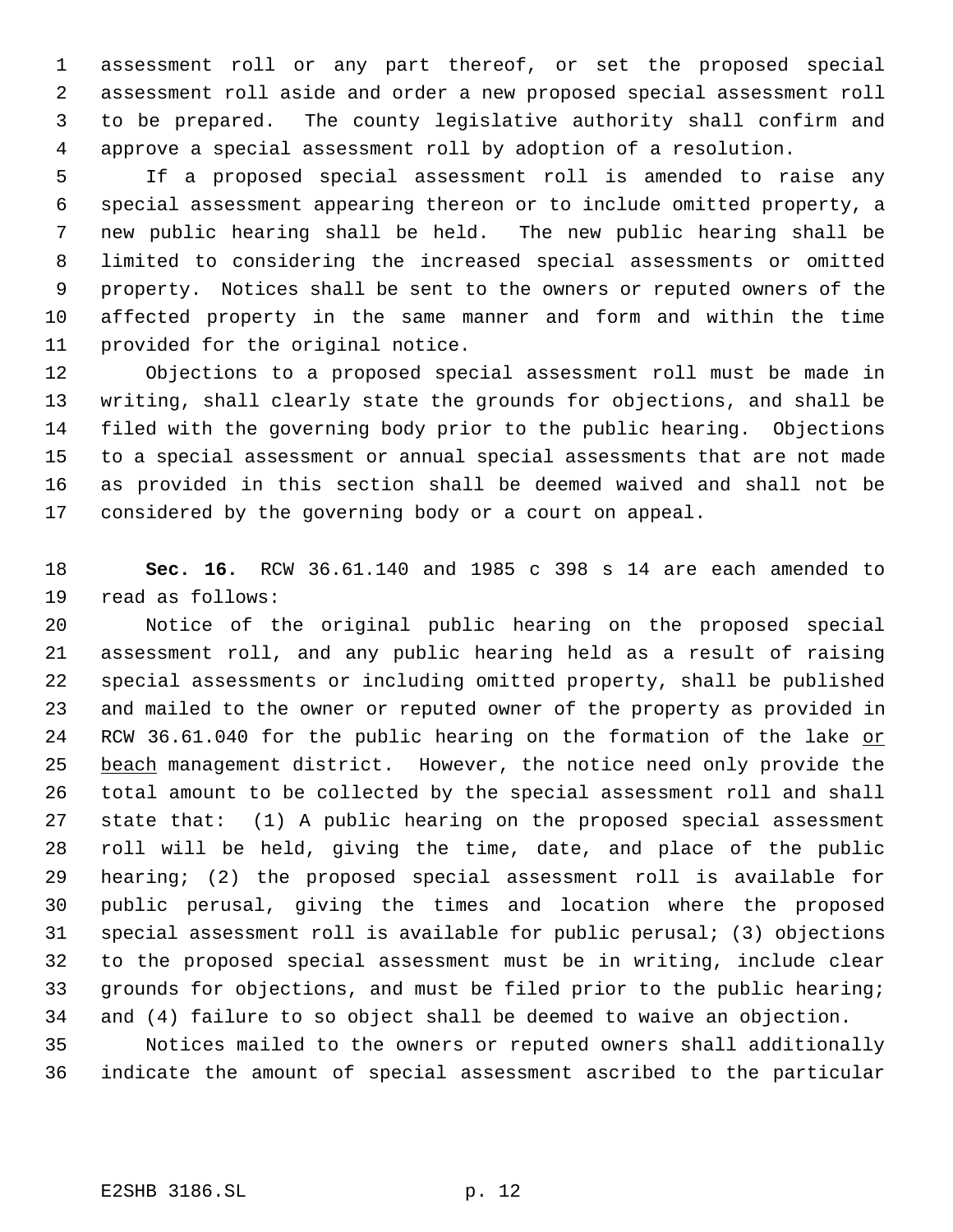lot, tract, parcel of land, or other property owned by the person so notified.

 **Sec. 17.** RCW 36.61.160 and 1987 c 432 s 10 are each amended to read as follows:

 Whenever special assessments are imposed, all property included within a lake or beach management district shall be considered to be 7 the property specially benefited by the lake or beach improvement or maintenance activities and shall be the property upon which special 9 assessments are imposed to pay the costs and expenses of the lake or 10 beach improvement or maintenance activities, or such part of the costs and expenses as may be chargeable against the property specially benefited. The special assessments shall be imposed on property in accordance with the special benefits conferred on the property up to 14 but not in excess of the total costs and expenses of the lake or beach improvement or maintenance activities as provided in the special assessment roll.

 Special assessments may be measured by front footage, acreage, the extent of improvements on the property, or any other factors that are deemed to fairly reflect special benefits, including those authorized under RCW 35.51.030. Special assessments may be calculated by using more than one factor. Zones around the public improvement may be used that reflect different levels of benefit in each zone that are measured by a front footage, acreage, the extent of improvements, or other factors.

 Public property, including property owned by the state of Washington, shall be subject to special assessments to the same extent that private property is subject to the special assessments, except no lien shall extend to public property.

 **Sec. 18.** RCW 36.61.170 and 1985 c 398 s 17 are each amended to read as follows:

 The total annual special assessments may not exceed the estimated 32 cost of the lake or beach improvement or maintenance activities proposed to be financed by such special assessments, as specified in the resolution of intention. The total of special assessments imposed 35 in a lake or beach management district that are of the nature of special assessments imposed in a local improvement district shall not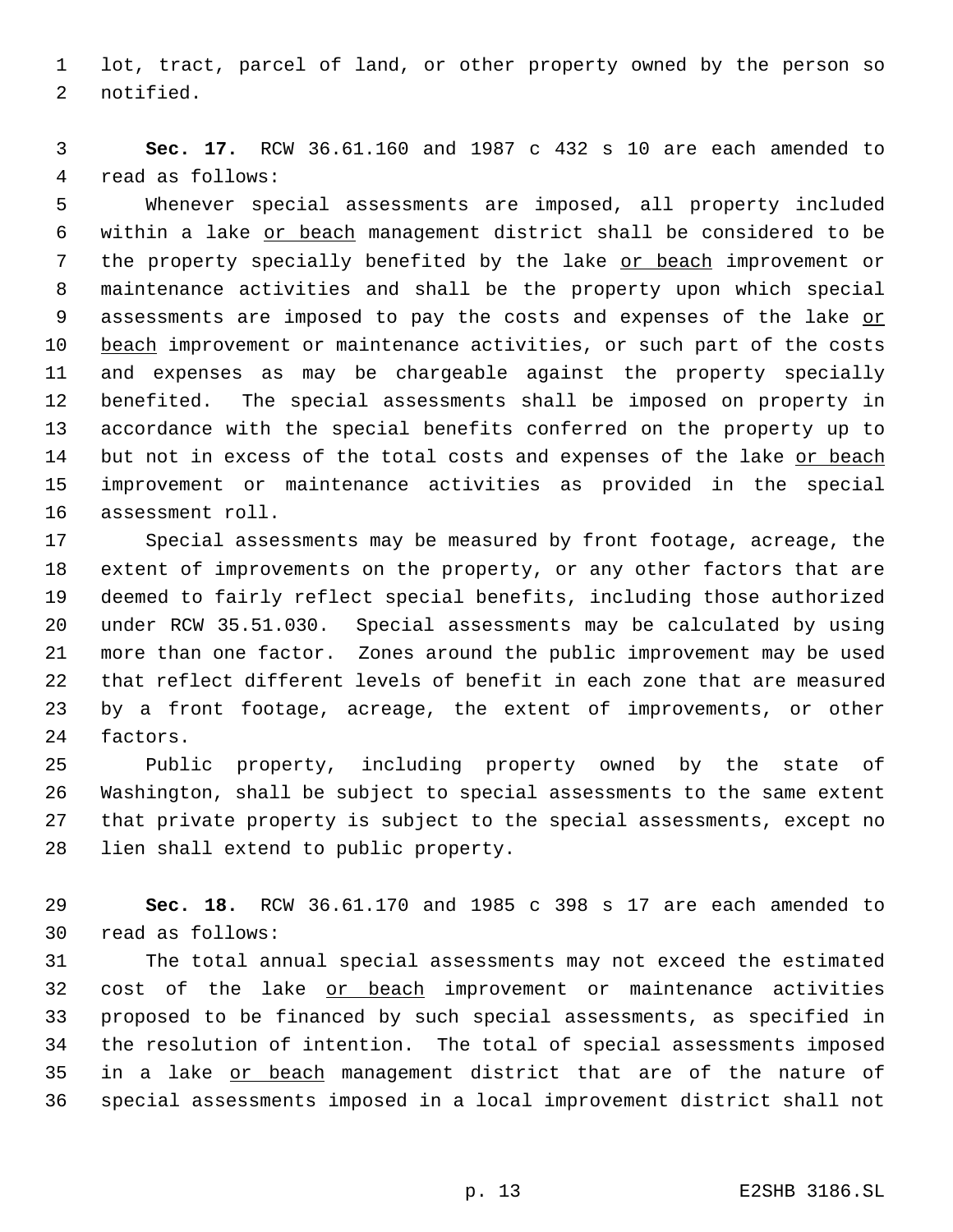exceed one hundred fifty percent of the estimated total cost of the 2 lake or beach improvement or maintenance activities that are proposed 3 to be financed by the lake or beach management district as specified in 4 the resolution of intention. After a lake or beach management district has been created, the resolution of intention may be amended to 6 increase the amount to be financed by the lake or beach management district by using the same procedure in which a lake or beach management district is created.

 **Sec. 19.** RCW 36.61.190 and 1985 c 398 s 19 are each amended to read as follows:

 Special assessments and installments on any special assessment shall be collected by the county treasurer.

 The county treasurer shall publish a notice indicating that the special assessment roll has been confirmed and that the special assessments are to be collected. The notice shall indicate the 16 duration of the lake or beach management district and shall describe whether the special assessments will be paid in annual payments for the 18 duration of the lake or beach management district, or whether the full special assessments will be payable at one time, with the possibility 20 of periodic installments being paid and lake or beach management bonds being issued, or both.

 If the special assessments are to be payable at one time, the notice additionally shall indicate that all or any portion of the special assessments may be paid within thirty days from the date of publication of the first notice without penalty or interest. This notice shall be published in a newspaper of general circulation in the 27 lake or beach management district.

 Within ten days of the first newspaper publication, the county treasurer shall notify each owner or reputed owner of property whose name appears on the special assessment roll, at the address shown on the special assessment roll, for each item of property described on the list: (1) Whether one special assessment payable at one time or special assessments payable annually have been imposed; (2) the amount of the property subject to the special assessment or annual special assessments; and (3) the total amount of the special assessment due at one time, or annual amount of special assessments due. If the special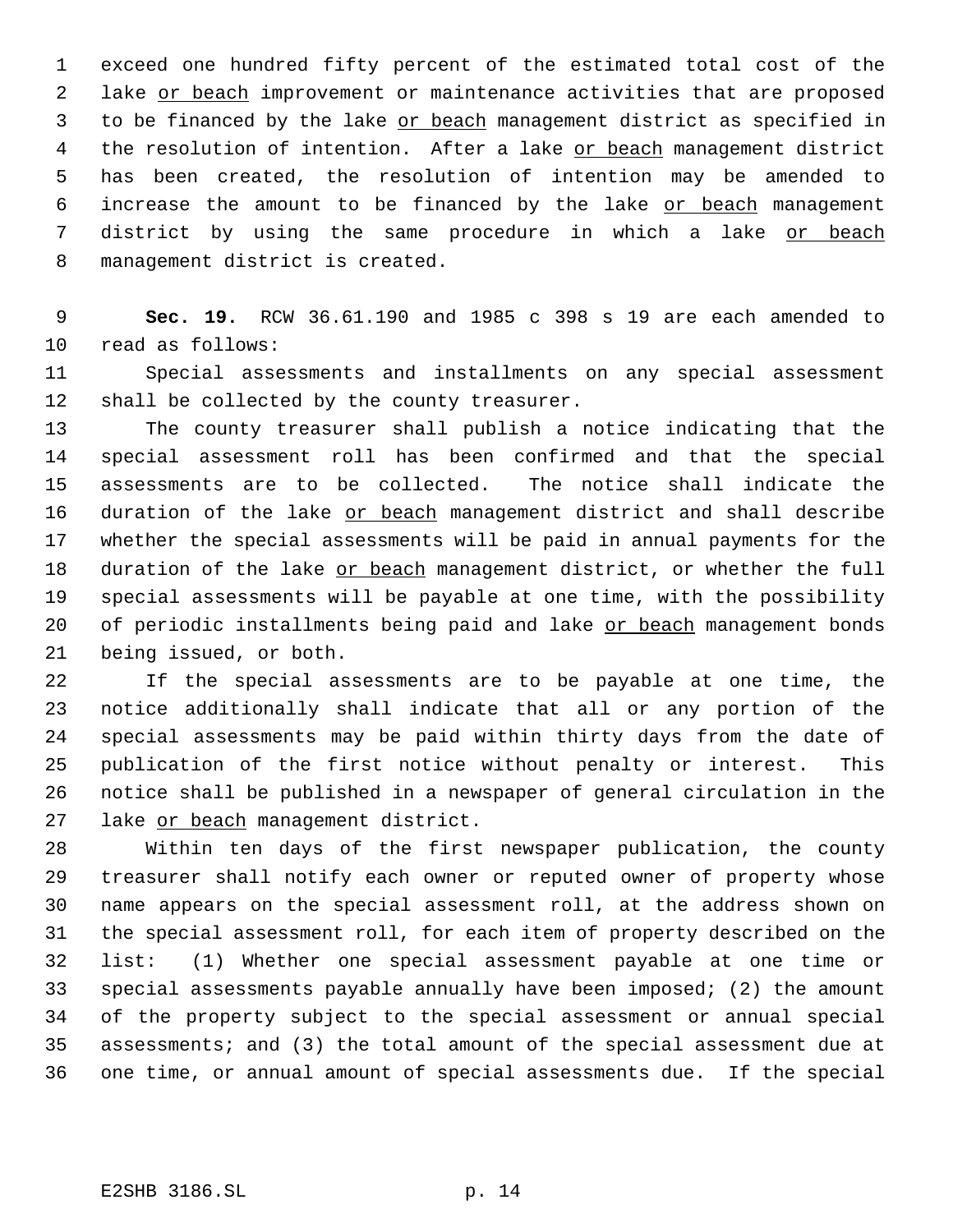assessment is due at one time, the notice shall also describe the thirty-day period during which the special assessment may be paid without penalty, interest, or cost.

 **Sec. 20.** RCW 36.61.200 and 1985 c 398 s 20 are each amended to read as follows:

 If the special assessments are to be payable at one time, all or any portion of any special assessment may be paid without interest, penalty, or costs during this thirty-day period and placed into a 9 special fund to defray the costs of the lake or beach improvement or maintenance activities. The remainder shall be paid in installments as provided in a resolution adopted by the county legislative authority, but the last installment shall be due at least two years before the maximum term of the bonds issued to pay for the improvements or maintenance. The installments shall include amounts sufficient to 15 redeem the bonds issued to pay for the lake or beach improvement and maintenance activities. A twenty-day period shall be allowed after the due date of any installment within which no interest, penalty, or costs on the installment may be imposed.

 The county shall establish by ordinance an amount of interest that will be imposed on late special assessments imposed annually or at once, and on installments of a special assessment. The ordinance shall also specify the penalty, in addition to the interest, that will be imposed on a late annual special assessment, special assessment, or installment which shall not be less than five percent of the delinquent special assessment or installment.

 The owner of any lot, tract, parcel of land, or other property charged with a special assessment may redeem it from all liability for the unpaid amount of the installments by paying, to the county treasurer, the remaining portion of the installments that is 30 attributable to principal on the lake or beach management district bonds.

 **Sec. 21.** RCW 36.61.220 and 1985 c 398 s 22 are each amended to read as follows:

 Within fifteen days after a county creates a lake or beach management district, the county shall cause to be filed with the county 36 treasurer, a description of the lake or beach improvement and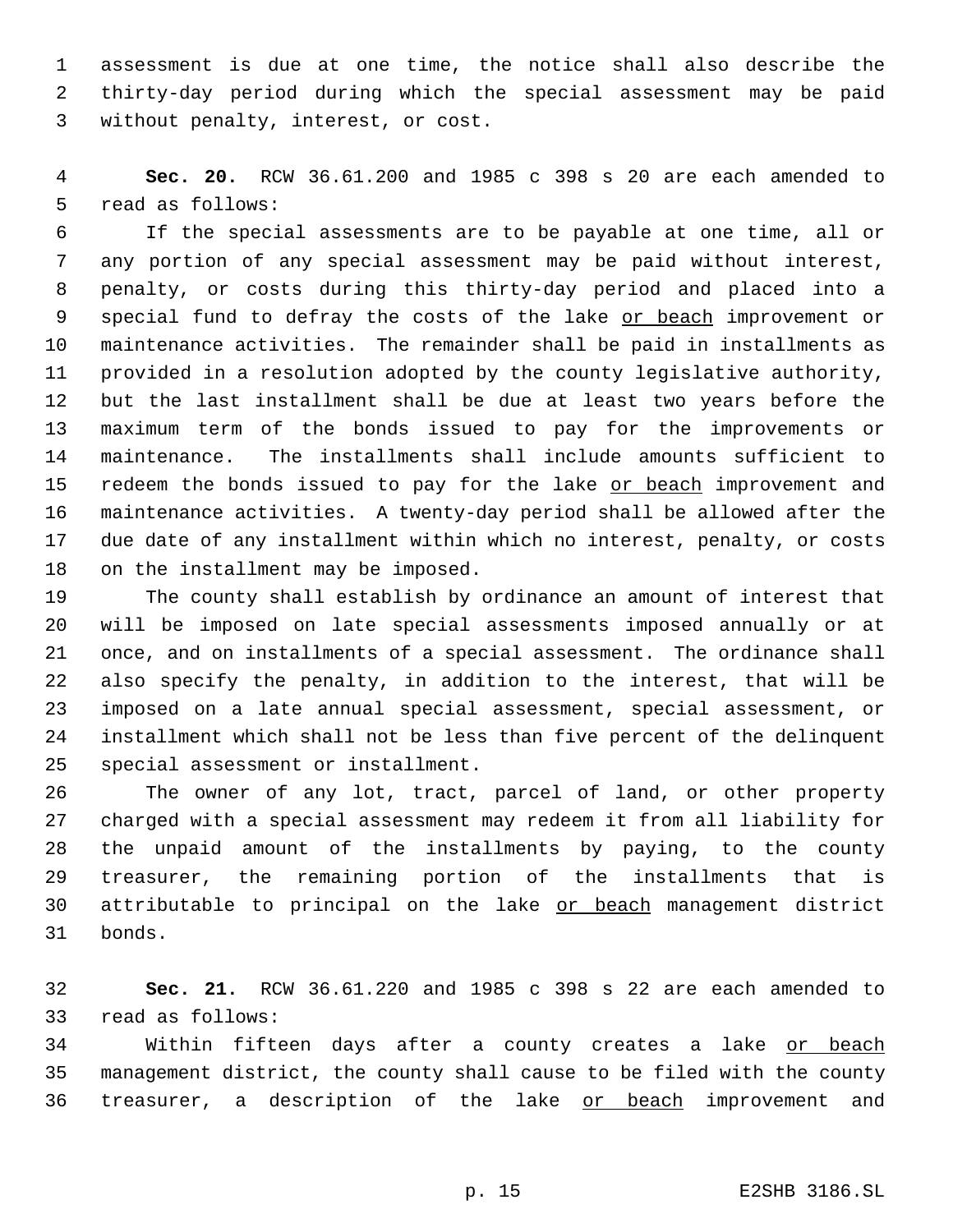1 maintenance activities proposed that the lake or beach management 2 district finances, the lake or beach management district number, and a 3 copy of the diagram or print showing the boundaries of the lake or 4 beach management district and preliminary special assessment roll or abstract of same showing thereon the lots, tracts, parcels of land, and other property that will be specially benefited thereby and the 7 estimated cost and expense of such lake or beach improvement and maintenance activities to be borne by each lot, tract, parcel of land, or other property. The treasurer shall immediately post the proposed special assessment roll upon his or her index of special assessments 11 against the properties affected by the lake or beach improvement or maintenance activities.

 **Sec. 22.** RCW 36.61.230 and 1985 c 398 s 23 are each amended to read as follows:

 The special assessment or annual special assessments imposed upon the respective lots, tracts, parcels of land, and other property in the special assessment roll or annual special assessment roll confirmed by resolution of the county legislative authority for the purpose of 19 paying the cost and expense in whole or in part of any lake or beach improvement or maintenance activities shall be a lien upon the property assessed from the time the special assessment roll is placed in the hands of the county treasurer for collection, but as between the grantor and grantee, or vendor and vendee of any real property, when there is no express agreement as to payment of the special assessments against the real property, the lien of such special assessments shall attach thirty days after the filing of the diagram or print and the 27 estimated cost and expense of such lake or beach improvement or maintenance activities to be borne by each lot, tract, parcel of land, or other property, as provided in RCW 36.61.220. Interest and penalty shall be included in and shall be a part of the special assessment lien. No lien shall extend to public property subjected to special assessments.

 The special assessment lien shall be paramount and superior to any other lien or encumbrance theretofore or thereafter created except a lien for general taxes.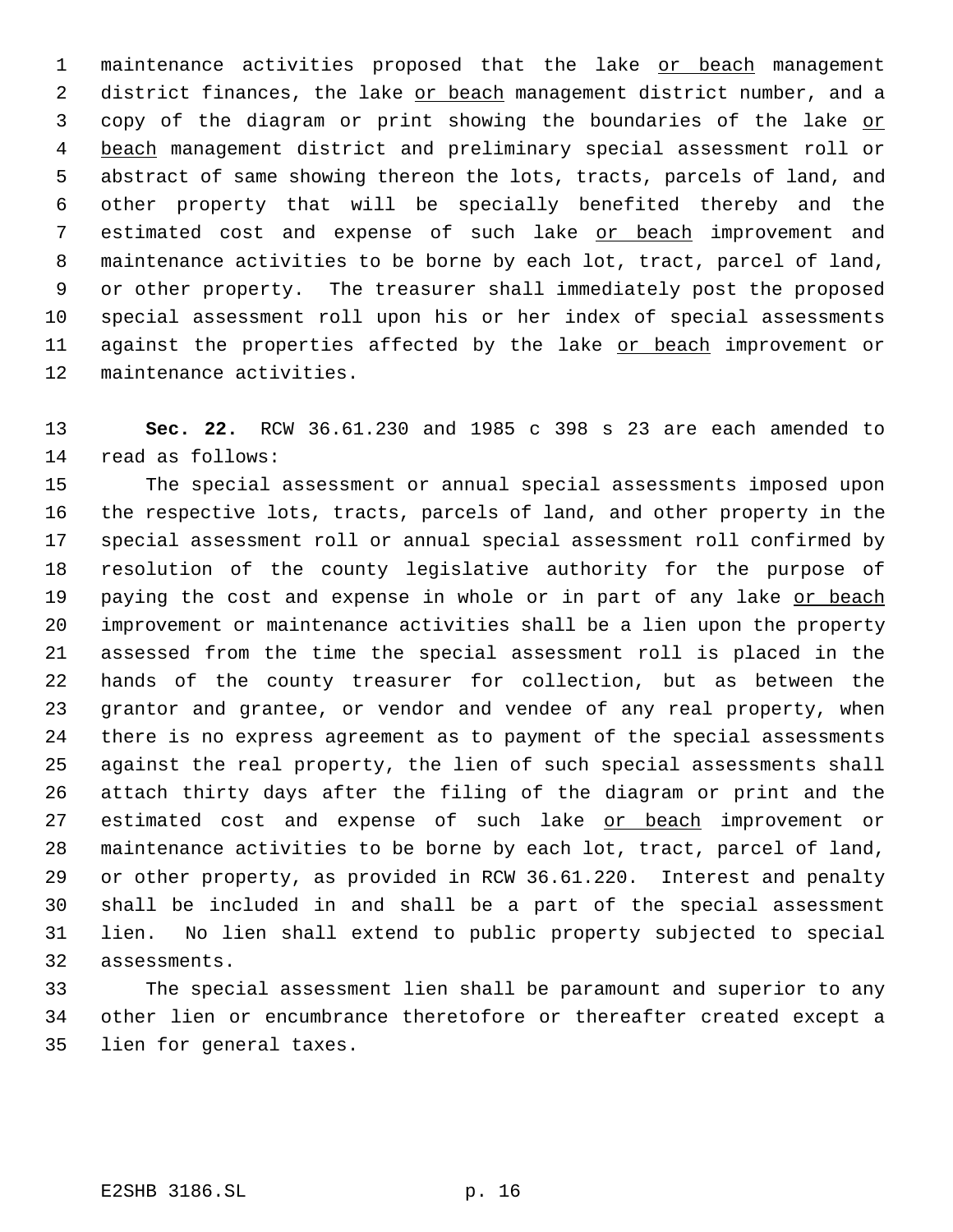**Sec. 23.** RCW 36.61.260 and 2000 c 184 s 6 are each amended to read as follows:

 (1) Counties may issue lake or beach management district bonds in accordance with this section. Lake or beach management district bonds may be issued to obtain money sufficient to cover that portion of the special assessments that are not paid within the thirty-day period provided in RCW 36.61.190.

 Whenever lake or beach management district bonds are proposed to be issued, the county legislative authority shall create a special fund or funds for the lake or beach management district from which all or a 11 portion of the costs of the lake or beach improvement and maintenance 12 activities shall be paid. Lake or beach management district bonds 13 shall not be issued in excess of the costs and expenses of the lake or beach improvement and maintenance activities and shall not be issued prior to twenty days after the thirty days allowed for the payment of special assessments without interest or penalties.

17 Lake or beach management district bonds shall be exclusively payable from the special fund or funds and from a guaranty fund that the county may have created out of a portion of proceeds from the sale 20 of the lake or beach management district bonds.

 (2) Lake or beach management district bonds shall not constitute a general indebtedness of the county issuing the bond nor an obligation, 23 general or special, of the state. The owner of any lake or beach management district bond shall not have any claim for the payment thereof against the county that issues the bonds except for payment 26 from the special assessments made for the lake or beach improvement or 27 maintenance activities for which the lake or beach management district 28 bond was issued and from a lake or beach management district guaranty fund that may have been created. The county shall not be liable to the 30 owner of any lake or beach management district bond for any loss to the 31 lake or beach management district guaranty fund occurring in the lawful operation of the fund. The owner of a lake or beach management district bond shall not have any claim against the state arising from 34 the lake or beach management district bond, special assessments, or guaranty fund. Tax revenues shall not be used to secure or guarantee the payment of the principal of or interest on lake or beach management district bonds.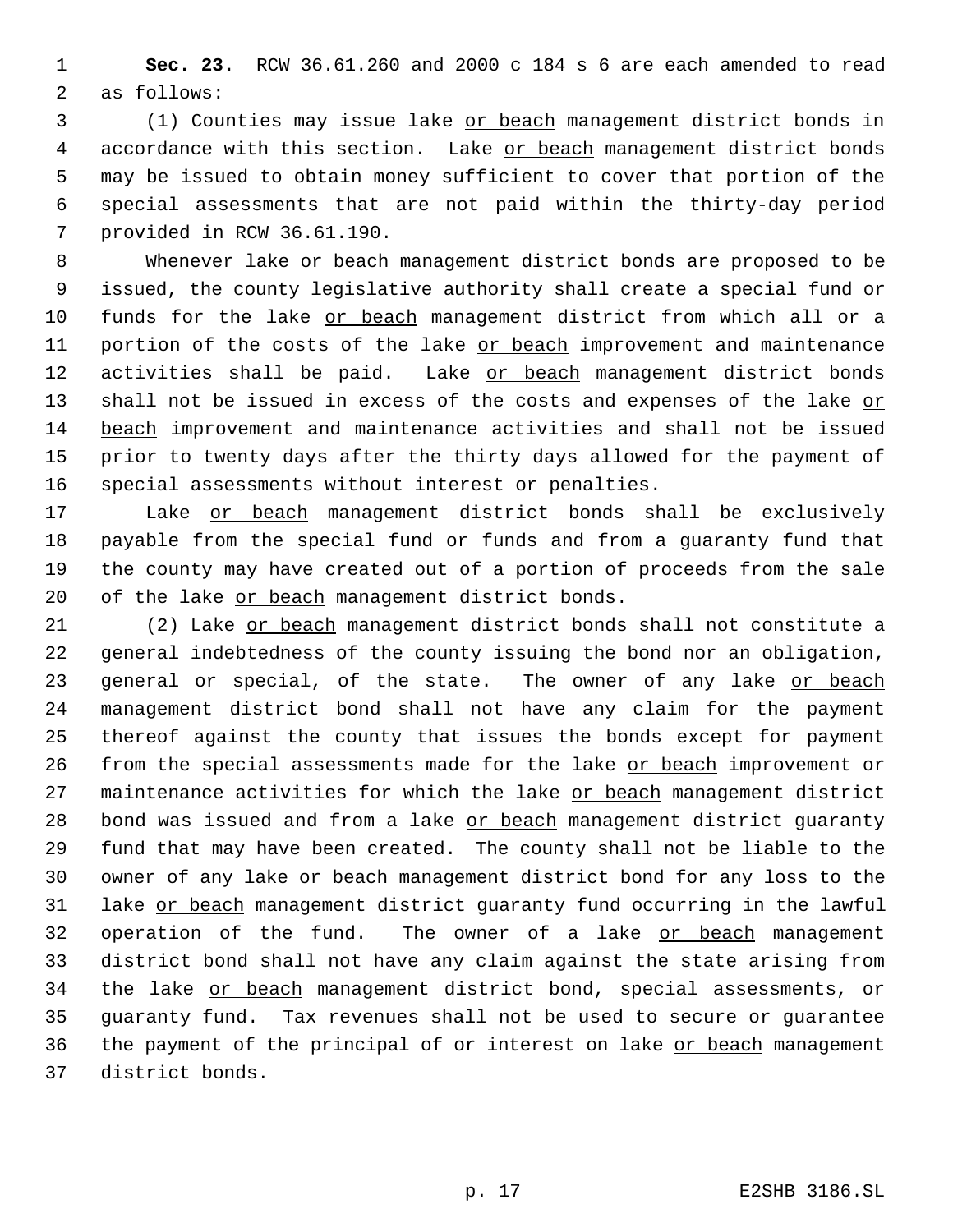The substance of the limitations included in this subsection shall be plainly printed, written, engraved, or reproduced on: (a) Each lake or beach management district bond that is a physical instrument; (b) the official notice of sale; and (c) each official statement associated 5 with the lake or beach management district bonds.

 (3) If the county fails to make any principal or interest payments 7 on any lake or beach management district bond or to promptly collect any special assessment securing the bonds when due, the owner of the 9 lake or beach management district bond may obtain a writ of mandamus from any court of competent jurisdiction requiring the county to collect the special assessments, foreclose on the related lien, and make payments out of the special fund or guaranty fund if one exists. 13 Any number of owners of lake or beach management districts may join as plaintiffs.

15 (4) A county may create a lake or beach management district bond 16 guaranty fund for each issue of lake or beach management district 17 bonds. The guaranty fund shall only exist for the life of the lake or beach management district bonds with which it is associated. A portion of the bond proceeds may be placed into a guaranty fund. Unused moneys remaining in the guaranty fund during the last two years of the installments shall be used to proportionally reduce the required level of installments and shall be transferred into the special fund into which installment payments are placed.

 (5) Lake or beach management district bonds shall be issued and sold in accordance with chapter 39.46 RCW. The authority to create a special fund or funds shall include the authority to create accounts within a fund.

 **Sec. 24.** RCW 36.61.270 and 1987 c 432 s 11 are each amended to read as follows:

30 Whenever rates and charges are to be imposed in a lake or beach management district, the county legislative authority shall prepare a roll of rates and charges that includes those matters required to be included in a special assessment roll and shall hold a public hearing on the proposed roll of rates and charges as provided under RCW 36.61.120 through 36.61.150 for a special assessment roll. The county legislative authority shall have full jurisdiction and authority to fix, alter, regulate, and control the rates and charges imposed by a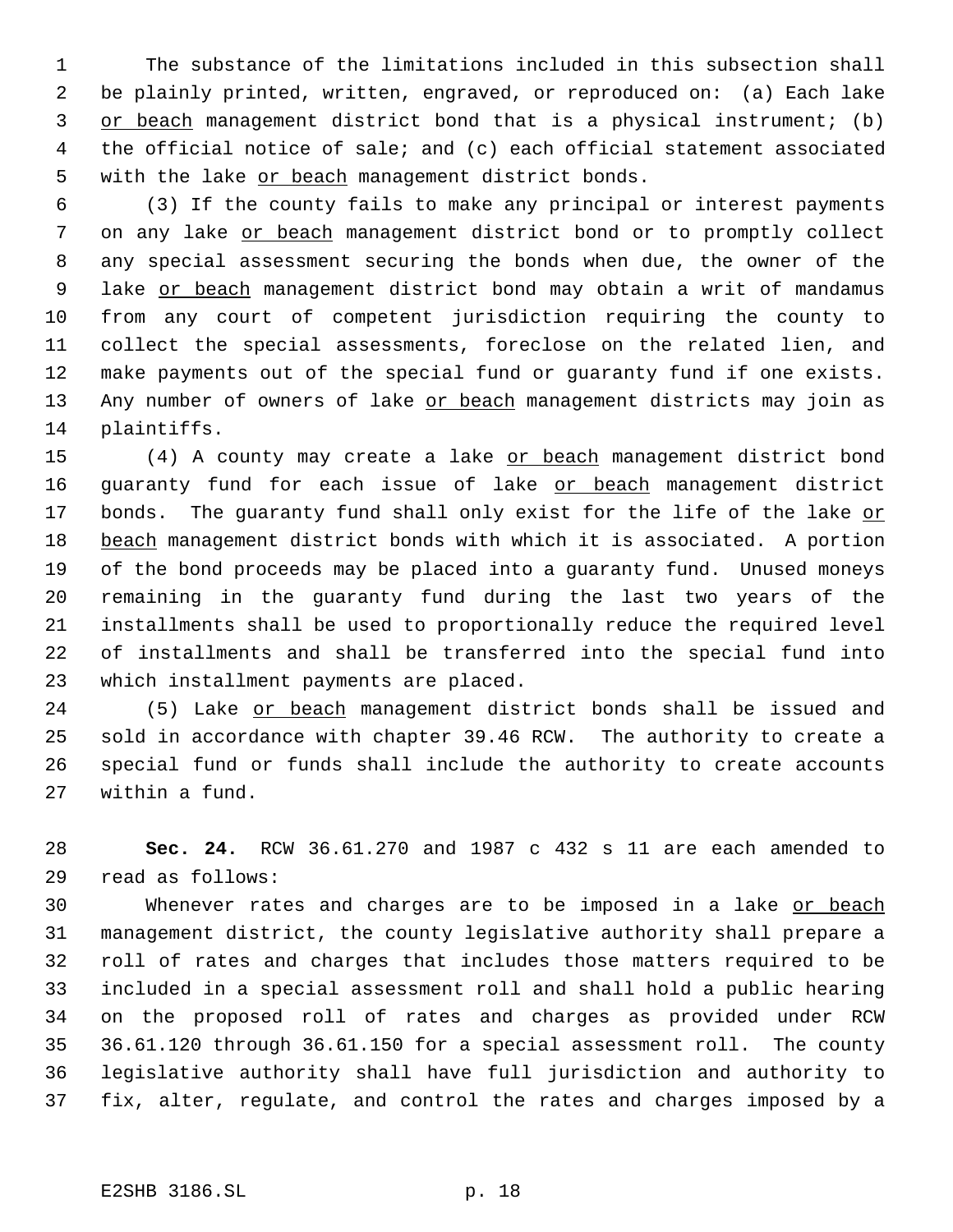1 lake or beach management district and may classify the rates or charges by any reasonable factor or factors, including benefit, use, front footage, acreage, the extent of improvements on the property, the type of improvements on the property, uses to which the property is put, service to be provided, and any other reasonable factor or factors. The flexibility to establish rates and charges includes the authority to reduce rates and charges on property owned by low-income persons.

 Except as provided in this section, the collection of rates and charges, lien status of unpaid rates and charges, and method of foreclosing on such liens shall be subject to the provisions of chapter 36.94 RCW. Public property, including state property, shall be subject to the rates and charges to the same extent that private property is subject to them, except that liens may not be foreclosed on the public property, and the procedure for imposing such rates and charges on state property shall conform with the procedure provided for in chapter 79.44 RCW concerning the imposition of special assessments upon state property. The total amount of rates and charges cannot exceed the cost of lake or beach improvement or maintenance activities proposed to be financed by such rates and charges, as specified in the resolution of intention. Revenue bonds exclusively payable from the rates and charges may be issued by the county under chapter 39.46 RCW.

 **Sec. 25.** RCW 36.94.020 and 1997 c 447 s 11 are each amended to read as follows:

 The construction, operation, and maintenance of a system of sewerage and/or water is a county purpose. Subject to the provisions of this chapter, every county has the power, individually or in conjunction with another county or counties to adopt, provide for, accept, establish, condemn, purchase, construct, add to, operate, and maintain a system or systems of sanitary and storm sewers, including outfalls, interceptors, plans, and facilities and services necessary for sewerage treatment and disposal, and/or system or systems of water supply within all or a portion of the county. However, counties shall not have power to condemn sewerage and/or water systems of any municipal corporation or private utility.

 Such county or counties shall have the authority to control, regulate, operate, and manage such system or systems and to provide funds therefor by general obligation bonds, revenue bonds, local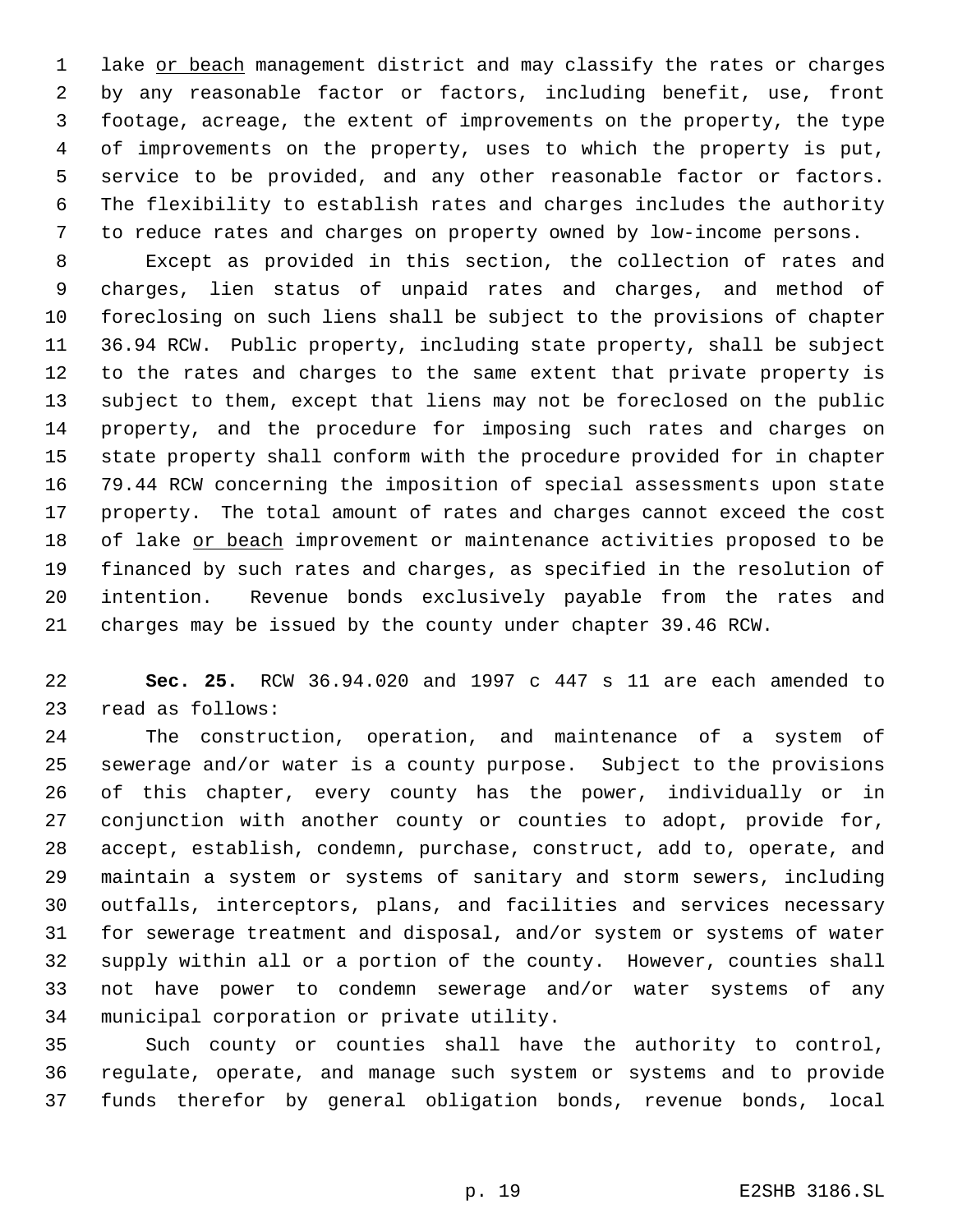improvement district bonds, utility local improvement district or local improvement district assessments, and in any other lawful fiscal manner. Rates or charges for on-site inspection and maintenance services may not be imposed under this chapter on the development, construction, or reconstruction of property.

 Under this chapter, after July 1, 1998, any requirements for pumping the septic tank of an on-site sewage system should be based, among other things, on actual measurement of accumulation of sludge and scum by a trained inspector, trained owner's agent, or trained owner. Training must occur in a program approved by the state board of health or by a local health officer.

 Before adopting on-site inspection and maintenance utility services, or incorporating residences into an on-site inspection and maintenance or sewer utility under this chapter, notification must be provided, prior to the applicable public hearing, to all residences within the proposed service area that have on-site systems permitted by the local health officer. The notice must clearly state that the residence is within the proposed service area and must provide information on estimated rates or charges that may be imposed for the service.

 A county shall not provide on-site sewage system inspection, pumping services, or other maintenance or repair services under this section using county employees unless the on-site system is connected by a publicly owned collection system to the county's sewerage system, and the on-site system represents the first step in the sewage disposal process. Nothing in this section shall affect the authority of a state or local health officer to carry out their responsibilities under any other applicable law.

 A county may, as part of a system of sewerage established under this chapter, provide for, finance, and operate any of the facilities and services and may exercise the powers expressly authorized for county storm water, flood control, pollution prevention, and drainage services and activities under chapters 36.89, 86.12, 86.13, and 86.15 RCW. A county also may provide for, finance, and operate the facilities and services and may exercise any of the powers authorized 36 for aquifer protection areas under chapter 36.36 RCW; for lake or beach management districts under chapter 36.61 RCW; for diking districts, and diking, drainage, and sewerage improvement districts under chapters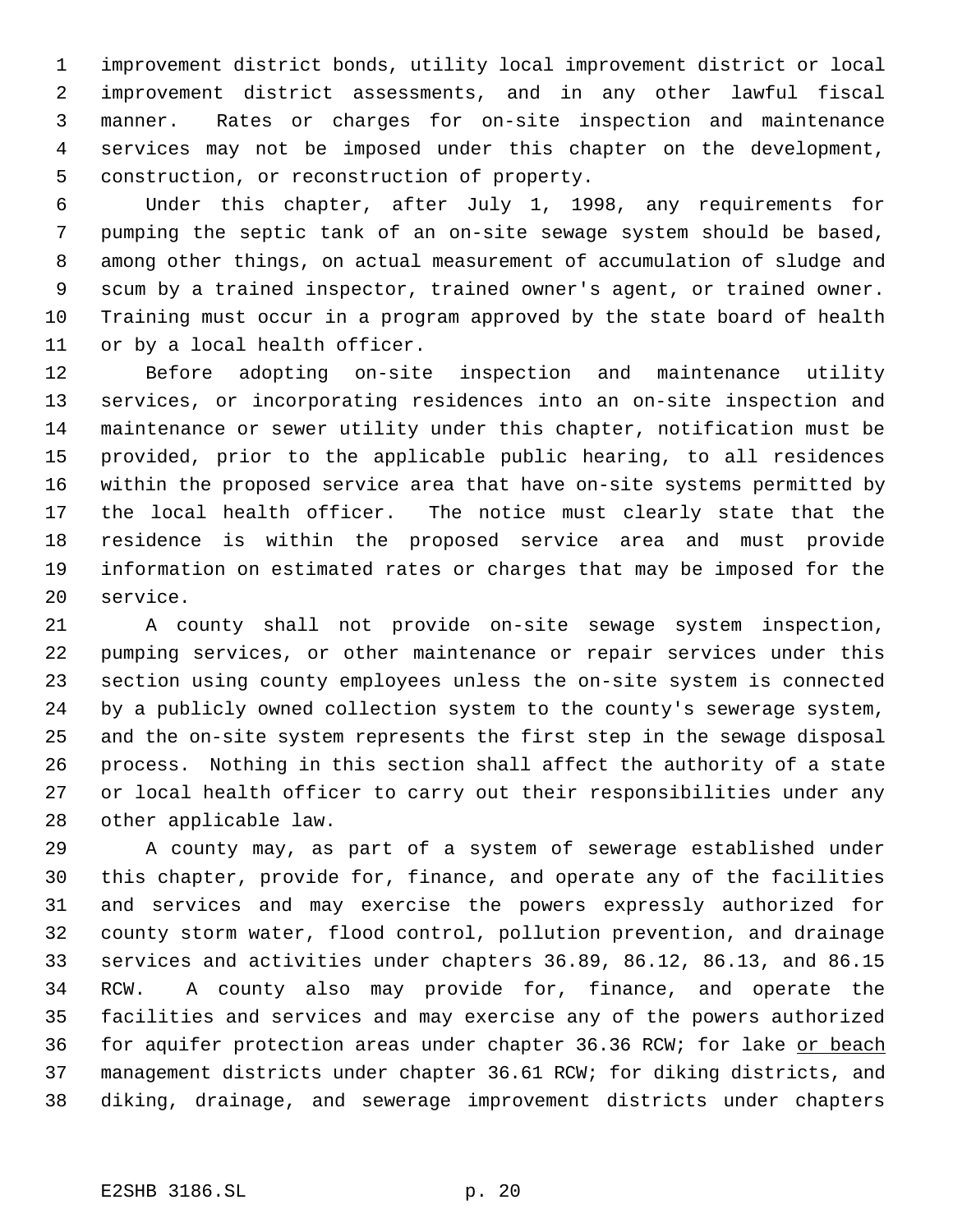85.05, 85.08, 85.15, 85.16, and 85.18 RCW; and for shellfish protection districts under chapter 90.72 RCW. However, if a county by reference to any of those statutes assumes as part of its system of sewerage any powers granted to such areas or districts and not otherwise available to a county under this chapter, then (1) the procedures and restrictions applicable to those areas or districts apply to the county's exercise of those powers, and (2) the county may not simultaneously impose rates and charges under this chapter and under the statutes authorizing such areas or districts for substantially the same facilities and services, but must instead impose uniform rates and charges consistent with RCW 36.94.140. By agreement with such an area or district that is not part of a county's system of sewerage, a county may operate that area's or district's services or facilities, but a county may not dissolve any existing area or district except in accordance with any applicable provisions of the statute under which that area or district was created.

 **Sec. 26.** RCW 39.34.190 and 2003 c 327 s 2 are each amended to read as follows:

 (1) The legislative authority of a city or county and the governing body of any special purpose district enumerated in subsection (2) of this section may authorize up to ten percent of its water-related revenues to be expended in the implementation of watershed management plan projects or activities that are in addition to the county's, city's, or district's existing water-related services or activities. 25 Such limitation on expenditures shall not apply ((to additional 26 revenues for watershed plan implementation that are authorized by voter 27 approval under section 5 of this act or)) to water-related revenues of a public utility district organized according to Title 54 RCW. Water- related revenues include rates, charges, and fees for the provision of services relating to water supply, treatment, distribution, and management generally, and those general revenues of the local government that are expended for water management purposes. A local government may not expend for this purpose any revenues that were authorized by voter approval for other specified purposes or that are specifically dedicated to the repayment of municipal bonds or other debt instruments.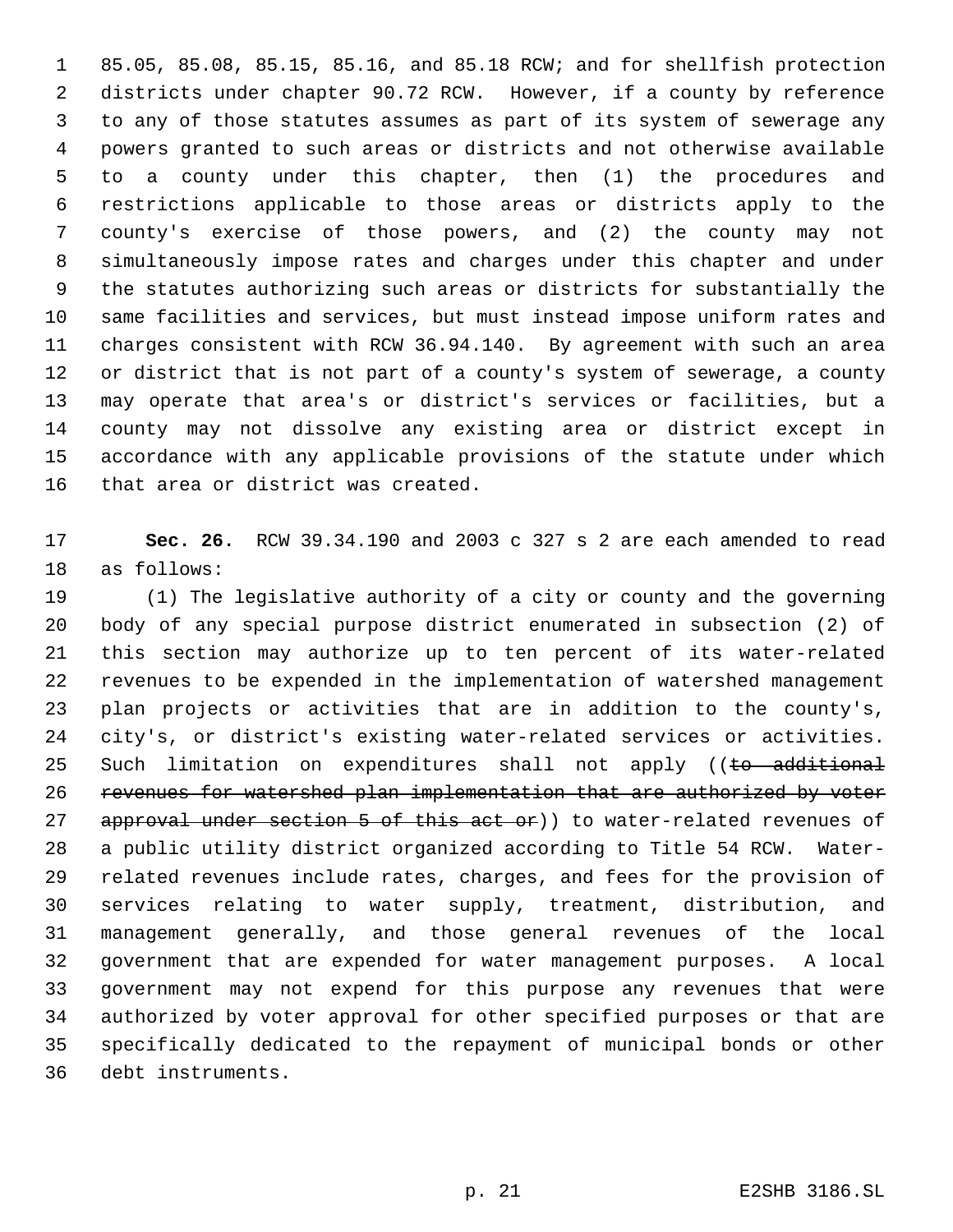(2) The following special purpose districts may exercise the authority provided by this section:

 (a) Water districts, sewer districts, and water-sewer districts organized under Title 57 RCW;

(b) Public utility districts organized under Title 54 RCW;

 (c) Irrigation, reclamation, conservation, and similar districts organized under Titles 87 and 89 RCW;

(d) Port districts organized under Title 53 RCW;

 (e) Diking, drainage, and similar districts organized under Title 85 RCW;

 (f) Flood control and similar districts organized under Title 86 RCW;

13 (g) Lake or beach management districts organized under chapter 36.61 RCW;

(h) Aquifer protection areas organized under chapter 36.36 RCW; and

 (i) Shellfish protection districts organized under chapter 90.72 RCW.

 (3) The authority for expenditure of local government revenues provided by this section shall be applicable broadly to the implementation of watershed management plans addressing water supply, water transmission, water quality treatment or protection, or any other water-related purposes. Such plans include but are not limited to plans developed under the following authorities:

(a) Watershed plans developed under chapter 90.82 RCW;

(b) Salmon recovery plans developed under chapter 77.85 RCW;

 (c) Watershed management elements of comprehensive land use plans developed under the growth management act, chapter 36.70A RCW;

 (d) Watershed management elements of shoreline master programs developed under the shoreline management act, chapter 90.58 RCW;

 (e) Nonpoint pollution action plans developed under the Puget Sound water quality management planning authorities of chapter 90.71 RCW and chapter 400-12 WAC;

 (f) Other comprehensive management plans addressing watershed health at a WRIA level or sub-WRIA basin drainage level;

 (g) Coordinated water system plans under chapter 70.116 RCW and similar regional plans for water supply; and

 (h) Any combination of the foregoing plans in an integrated watershed management plan.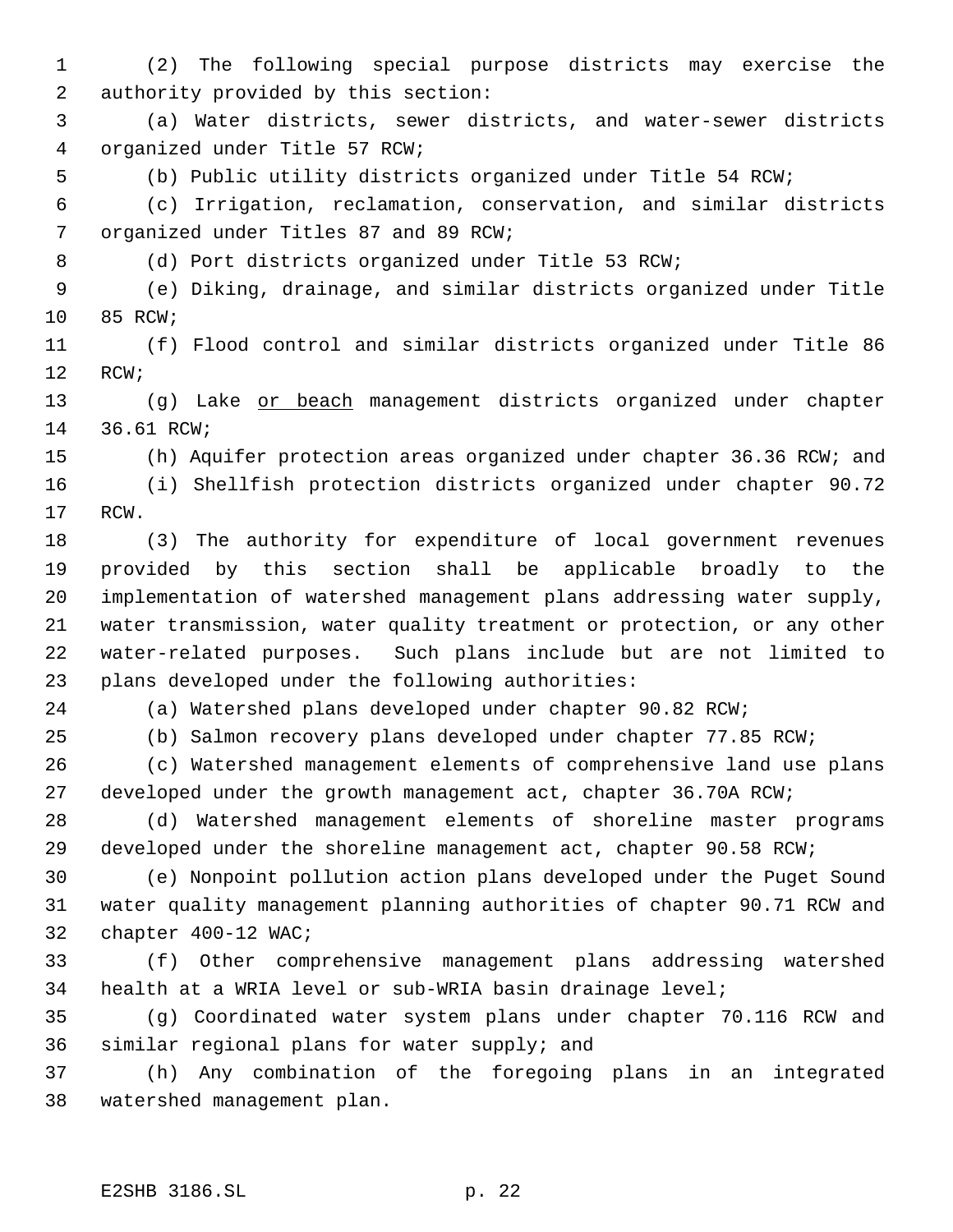(4) The authority provided by this section to expend revenues for watershed management plan implementation shall be construed broadly to include, but not be limited to:

 (a) The coordination and oversight of plan implementation, including funding a watershed management partnership for this purpose; (b) Technical support, monitoring, and data collection and

analysis;

 (c) The design, development, construction, and operation of projects included in the plan; and

 (d) Conducting activities and programs included as elements in the plan.

 **Sec. 27.** RCW 86.09.151 and 1986 c 278 s 52 are each amended to read as follows:

 (1) Said flood control districts shall have full authority to carry out the objects of their creation and to that end are authorized to acquire, purchase, hold, lease, manage, improve, repair, occupy, and sell real and personal property or any interest therein, either inside or outside the boundaries of the district, to enter into and perform any and all necessary contracts, to appoint and employ the necessary officers, agents and employees, to sue and be sued, to exercise the right of eminent domain, to levy and enforce the collection of special assessments and in the manner herein provided against the lands within the district, for district revenues, and to do any and all lawful acts required and expedient to carry out the purpose of this chapter.

 (2) In addition to the powers conferred in this chapter and those in chapter 85.38 RCW, flood control districts may engage in activities 27 authorized under RCW 36.61.020 for lake or beach management districts using procedures granted in this chapter and in chapter 85.38 RCW.

 **Sec. 28.** RCW 35.21.403 and 1985 c 398 s 27 are each amended to read as follows:

31 Any city or town may establish lake and beach management districts within its boundaries as provided in chapter 36.61 RCW. When a city or 33 town establishes a lake or beach management district pursuant to chapter 36.61 RCW, the term "county legislative authority" shall be deemed to mean the city or town governing body, the term "county" shall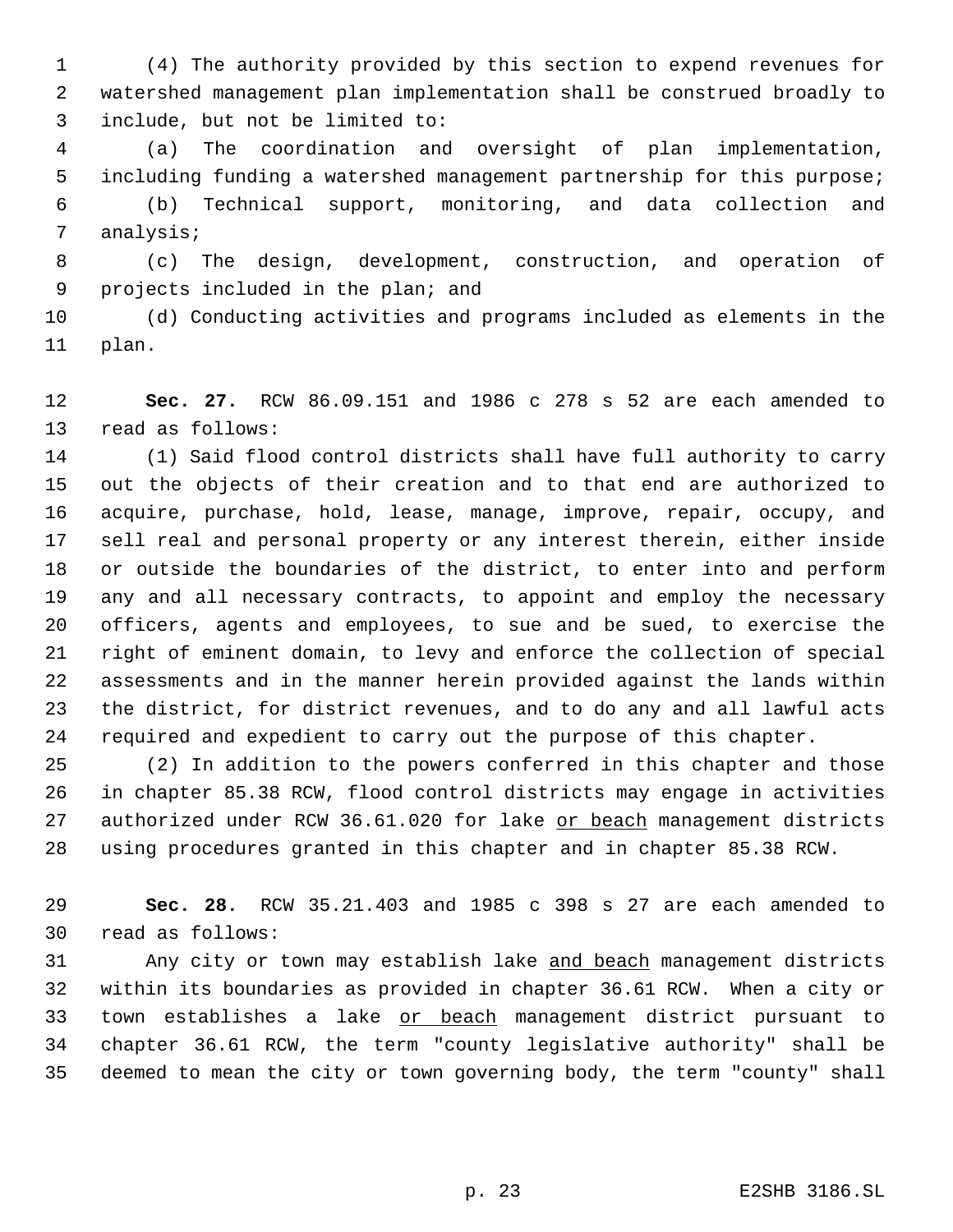be deemed to mean the city or town, and the term "county treasurer" shall be deemed to mean the city or town treasurer or other fiscal officer.

 *\*NEW SECTION. Sec. 29. A new section is added to chapter 43.21A RCW to read as follows:*

 *(1) The department shall, within available funds, provide technical assistance to community groups and county and city legislative authorities requesting assistance with the development of beach management programs. The department shall work with the departments of fish and wildlife, natural resources, and the Puget Sound partnership in coordinating agency assistance to community groups and county and city legislative authorities.*

 *(2) The department shall coordinate with relevant state agencies and marine resources committees established in the area of beach management districts to provide technical assistance to beach management districts.*

 *(3) The department shall, within available funds, coordinate with relevant state agencies to provide technical assistance to beach management districts so that beach management districts are able to ensure that proposed beach improvement and maintenance plans and activities of these districts are consistent with applicable federal, state, and local laws, and federal, state, and local resource management plans including, but not limited to:*

*(a) Shoreline master programs;*

*(b) Development regulations adopted to protect critical areas;*

 *(c) State and federally identified habitat conservation plans and species recovery plans;*

*(d) State marine species management plans; and*

*(e) Shoreline and nearshore protection and restoration plans.*

 *(4) The department, in consultation with the Puget Sound partnership, shall monitor and assess the results of the removal of native aquatic plants and vegetation in areas designated in section 2(4) of this act, and provide recommendations regarding areas for future designations.*

*\*Sec. 29 was vetoed. See message at end of chapter.*

*\*NEW SECTION. Sec. 30. If specific funding for the purposes of*